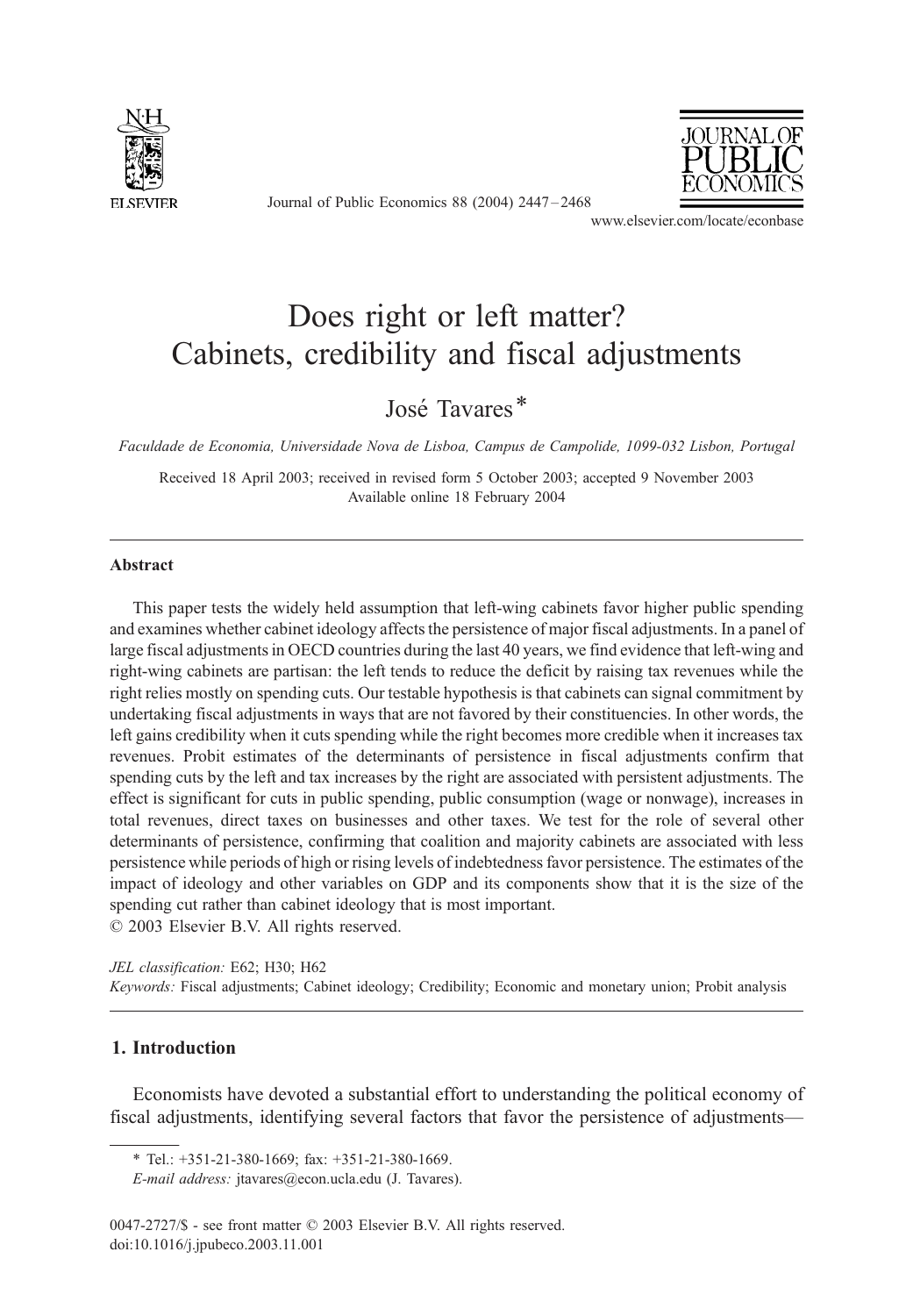including some characteristics of the adjustment itself. [Giavazzi and Pagano \(1990\)](#page-20-0) first uncovered cases of major fiscal contractions associated with an expansion of output and consumption. [Alesina and Perotti \(1997\)](#page-19-0) have shown how adjustments that rely on spending cuts are more persistent, and [Perotti \(1999\)](#page-20-0) documented the relationship between the economic context—periods of high deficits or high levels of public debt—and the likelihood of success in a fiscal adjustment. When authors put forward an explanation for these empirical regularities, the concept of ''credibility'' is almost always invoked.

This paper conducts an empirical search for credibility effects in fiscal adjustments. Specifically, we test whether the match cabinet ideology–composition of the adjustment affects the probability of success.<sup>1</sup> Our claim is that adjustments where left-wing cabinets cut spending or right wing cabinets increase taxes are more likely to be successful.<sup>2</sup> The reasoning is straightforward: since left-wing and right-wing parties tend to disagree over the ideal size of government<sup>3</sup> and this disagreement is widely recognized by economic agents<sup>4</sup>, a cut in public spending by the left or an increase in taxes by the right signals commitment to the adjustment and adds credibility to their actions. In sum, pursuing a policy that is painful to their own constituents, cabinets signal the urgency of the fiscal adjustment. Our study is important since successful adjustments are less contractionary than unsuccessful ones.<sup>5</sup> If we understand which factors increase the likelihood of success, deficit cuts can be undertaken at a lower economic cost.

The paper is organized as follows. Section 2 briefly reviews the literature on fiscal adjustments and presents our hypotheses. Section 3 presents the data set, documents partisanship during fiscal adjustments and produces Probit estimates of the impact of different variables on the persistence of fiscal adjustments. Section 4 concludes.

# 2. Fiscal adjustments and credibility

In what circumstances can adjustments be expansionary? What is the role of credibility and of ideological differences in particular? These are the two issues we will discuss in this section. In the standard Keynesian framework, under the assumption of sticky wages in the short run, a cut in government spending (or an increase in taxes) leads to decreases in output and consumption. The Keynesian framework is static and only current policies matter. There is no role for expectations about the path of future policies so that the discussion of the issue of credibility is not essential. However, as ably pointed out in [Bertola and Drazen](#page-19-0) (1993), ''a policy innovation that would be contractionary in a static model may be

<sup>&</sup>lt;sup>1</sup> The terms success and persistence will be used interchangeably when applied to fiscal adjustments.

<sup>&</sup>lt;sup>2</sup> As suggested in the literature, center cabinets are seldom, if ever, successful when pursuing fiscal adjustments suggesting that ideology may be an essential element in explaining success.<br><sup>3</sup> Another issue over which there may be partisan differences is the possible trade-off between unemployment

and inflation, as in [Hibbs \(1977\)](#page-20-0) and [Keech \(1995\).](#page-20-0) In this paper we do not address this issue, not least because the debate over whether there actually is an unemployment –inflation tradeoff has been reopened. <sup>4</sup> As expressed by Robert Samuelson, when commenting on the 1996 Clinton –Dole Presidential campaign in

the United States: ''(...) the real issue concerns government direction. Will it grow bigger and more activist? Or will it be more restrained and disciplined? And here genuine party differences exist". See [Samuelson \(1996\).](#page-20-0)<br><sup>5</sup> See [Giavazzi and Pagano \(1990\),](#page-20-0) [Alesina and Perotti \(1997\)](#page-19-0) and [Alesina et al. \(1998\).](#page-19-0)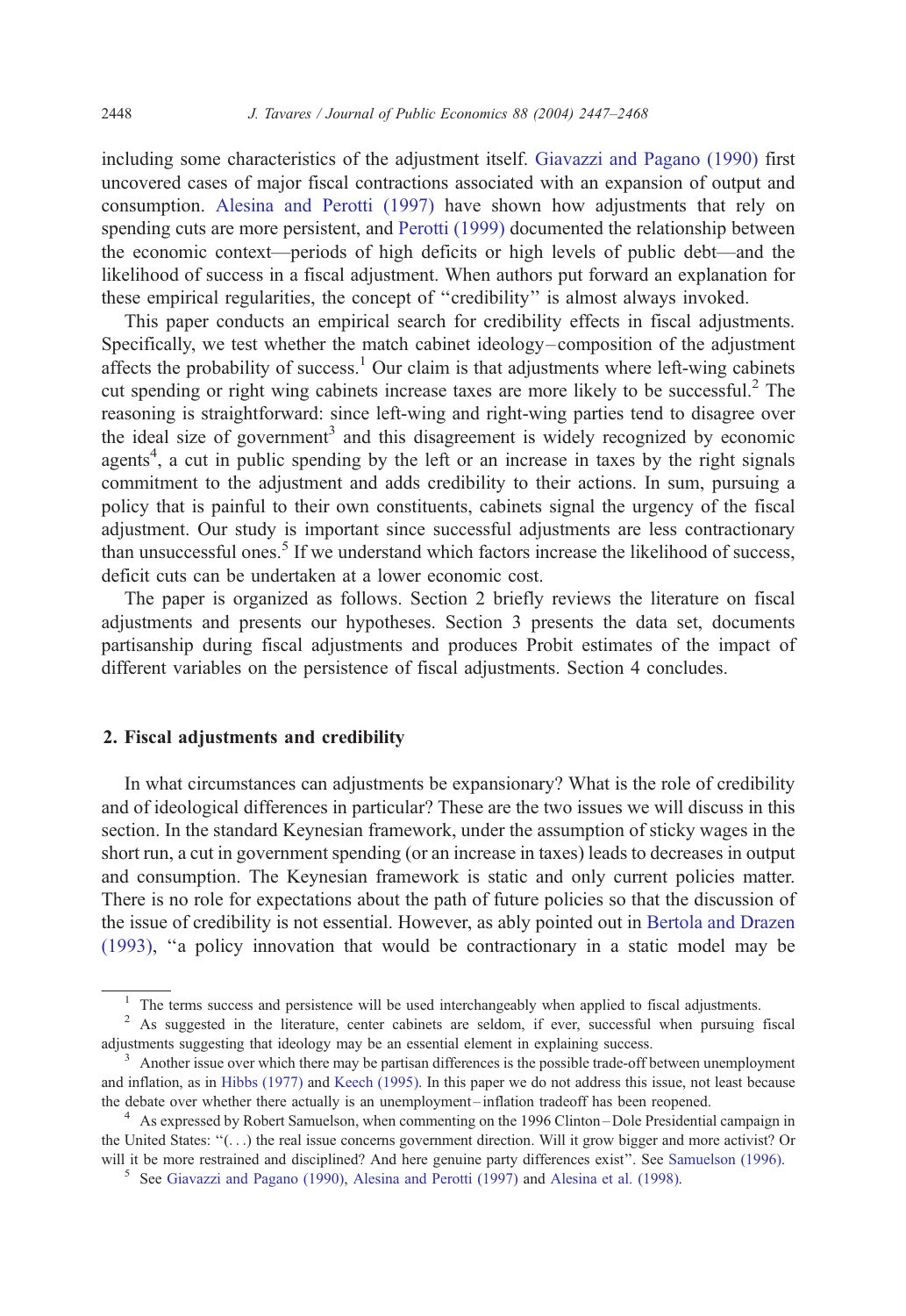expansionary, if it induces sufficiently strong expectations of future policy in the opposite direction''. A deficit cut can be expansionary for several distinct reasons. As all public spending is ultimately financed by taxes (current or future), a decrease in permanent spending implies a concomitant decrease in the present discounted value of taxes. A credible decrease in permanent government spending lowers the net value of future tax receipts and increases private wealth, leading to a boom.<sup>6</sup> Increases in taxes can also lead to increases in output either because the path of taxes over time is smoothed—when the distortionary costs of taxation depend nonlinearly on tax rates<sup>7</sup>—or solve uncertainty over the future course of fiscal policy.<sup>8</sup> Finally, cuts in the deficit can raise household wealth labor and nonlabor—through a decrease in interest rates, as credible cuts in the deficit can substantially lower interest rates, in tandem with expected inflation and default risk.

What has the literature uncovered as to the factors that make fiscal adjustments more credible? A fiscal adjustment is defined as a change in the primary deficit above a given threshold, $9$  while success is associated with the persistence of the deficit cut.<sup>10</sup> The success of a fiscal adjustment depends crucially on its credibility, i.e., how permanent the initial change in the deficit is believed to be. When a cut in the deficit is perceived as permanent—i.e., unlikely to be reversed in the future—it may induce an expansionary effect that contributes to its persistence through an increase in GDP that lowers the deficit as a share of GDP. The literature on fiscal adjustments has put forward different factors that add credibility to the adjustment. [Giavazzi and Pagano \(1990\)](#page-20-0) suggested that the size of the deficit cut was key to the success of the Irish and Danish adjustments of the mid-1980s.<sup>11</sup> A second source of credibility is the *composition of the deficit cut*: [Alesina and](#page-19-0) Perotti (1997) show that adjustments relying on spending cuts (rather than tax increases) tend to be more successful. The public understands that these adjustments harm particular constituencies such as trade union members and pensioners and thus assigns them a higher credibility.<sup>12</sup> Finally, the *circumstances of the adjustment*, in particular the level and increase of the public debt in the years before the adjustment, may further success. [Perotti](#page-20-0)

<sup>6</sup> This is a corollary of the full discounting of future taxes behind the well-known Ricardian Equivalence result that purports that changes in the deficit today do not lead to any change in consumption, interest rates or output if government spending is unchanged and individuals discount future taxes appropriately. See [Barro](#page-19-0) (1989).

 $^7$  This argument was originally made in [Blanchard \(1990\).](#page-19-0)

<sup>&</sup>lt;sup>8</sup> For a given level of spending, tax increases have two effects on work effort: the wealth effect leads to increased work effort, higher consumption and output; the substitution effect leads to reduced work effort, lower consumption and output. If the tax cut is temporary, the substitution effect is likely to dominate, but if the tax increase is permanent, the wealth effect tends to dominate. [Pencavel \(1986\)](#page-20-0) shows that the substitution effect is likely to be small.<br><sup>9</sup> Usually defined as a change of 1.5% of GDP or more.

<sup>&</sup>lt;sup>10</sup> Whose definition depends on the total change in the 2 or 3 years after the adjustment.

<sup>&</sup>lt;sup>11</sup> [Giavazzi and Pagano \(1996\)](#page-20-0) found some evidence of an expansionary effect associated with larger adjustments. In contrast, [Alesina and Perotti \(1997\)](#page-19-0) find little association between size of the deficit cut and success.<br><sup>12</sup> [Alesina et al. \(1998\)](#page-19-0) showed that the electoral success of a cabinet is not affected by the size of the cut. If

anything, larger deficit cuts and cuts in government wages increase the probability of survival of the cabinet. The reason why cabinets do not adjust more often has to be that governments are sympathetic to or afraid of particular interest groups. See [De Haan \(1997\)](#page-20-0) for a reassessment of these findings.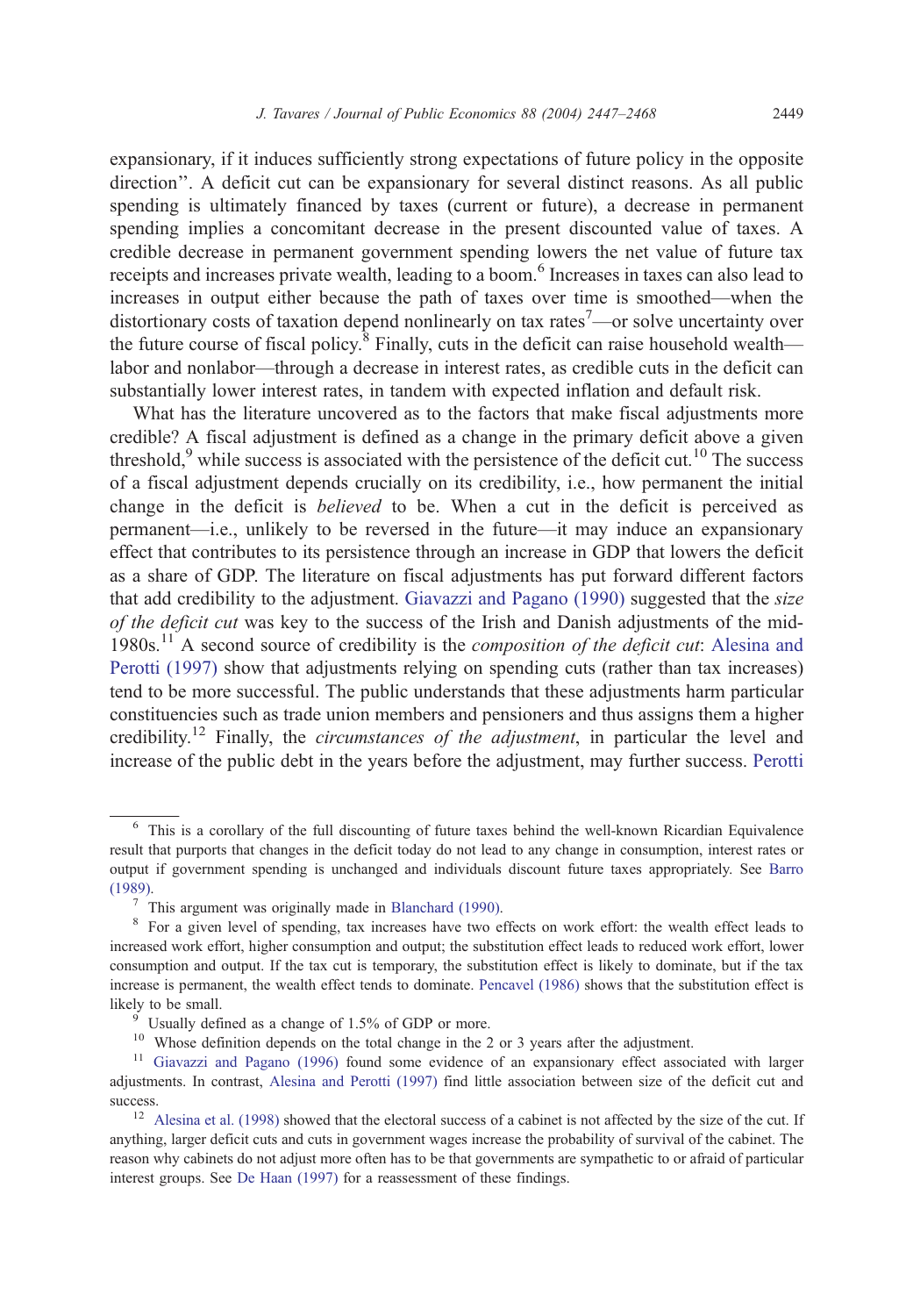(1999) presents empirical evidence showing that, when public debt is high, deficit cuts are more likely to be expansionary.<sup>13</sup>

An altogether different source of credibility is associated with the structure of the cabinet and the polity, namely, the number of ''veto players'' in the political system. [Tsebelis \(1995\)](#page-21-0) defined veto players as individuals or institutions (parties, the parliament, etc.) whose agreement is necessary to change the status quo. The likelihood of policy change (e.g., fiscal adjustment) decreases as the number of veto players increases.<sup>14</sup> Coalition cabinets and minority cabinets increase the number of veto players in the system relative to one-party majority cabinets, so that the credibility of a policy change such as a fiscal adjustment can decrease.<sup>15</sup> Empirically, [Roubini and Sachs \(1989\)](#page-20-0) and [Grilli et al. \(1991\)](#page-20-0) show that coalition cabinets tend to be more fiscally irresponsible than other cabinets, increasing expenditures at the cost of larger deficits. [Volkerink and De](#page-21-0) Haan (2000) find that measures of political fragmentation, including the number of parties in the cabinet, correlate positively with higher deficits.<sup>16</sup>

The success of fiscal adjustments might depend on the exchange rate regime in place.<sup>17</sup> [Lambertini and Tavares \(2000\)](#page-20-0) examine in detail the role of exchange rates before, during and after fiscal adjustments, and find a strong and robust association between depreciation of the exchange rate before the fiscal adjustment and the persistence of the ensuing adjustment, but the compositional effect and the other determinants of persistence remain as important. [Lane and Perotti \(2001\)](#page-20-0) also provide theory and evidence on the role of exchange rate regimes but find their results are entirely consistent with the compositional effects of fiscal policy.

Cabinets that undertake fiscal adjustments can reduce public spending, increase taxes or pursue a mix of policies where at least one of the former actions is taken. One

<sup>&</sup>lt;sup>13</sup> [Sutherland \(1997\)](#page-21-0) shows that, in a model where consumers have finite lives, a decrease in spending (or increase in taxes) has contractionary effects at low debt levels but is expansionary at high debt levels. [Bertola and](#page-19-0) Drazen (1993) also present a model where cuts in spending have different effects at different levels of public spending but they do not derive clear empirical implications.

<sup>14</sup> [Tsebelis \(1995\)](#page-21-0) highlights that less congruence—dissimilarity of positions between veto players—or less coherence—dissimilarity of positions among elements of the same veto player institution—decreases the likelihood of policy change. [Tsebelis \(1999\)](#page-21-0) shows that political systems with more veto players and less congruence changed labor legislation less frequently, while [Tsebelis and Chang \(2001\)](#page-21-0) find that an increase in the number of veto players in advanced industrialized countries leads to less frequent changes in the composition of government budgets.<br><sup>15</sup> [Alesina and Drazen \(1991\)](#page-19-0) and [Spolaore \(1993\)](#page-20-0) have shown how coalition cabinets are less likely to reach

agreement in such matters as when and how to cut a government deficit. A coalition government has more difficulty than a single party majority government to assign the costs of adjustment to specific groups since coalition partners are likely to veto some of the possible options. One can extend the theoretical argument to argue that coalition cabinets are more likely to break an agreement over a fiscal adjustment, decreasing its persistence.

<sup>&</sup>lt;sup>16</sup> In a reassessment of the results in [Roubini and Sachs \(1989\),](#page-20-0) [Edin and Ohlsson \(1991\)](#page-20-0) argue that it is minority cabinets that are fiscally loose and not majority coalition cabinets, concluding that it is harder to negotiate with parliament than within the cabinet. These authors find coalition cabinets to be as fiscally loose as single party majority cabinets, which suggests both the number of parties in the cabinet and their support in parliament may be relevant. See also [De Haan \(1997\)](#page-20-0) for a reassessment of the Roubini and Sachs findings.

<sup>&</sup>lt;sup>17</sup> More generally, the institutionalist view of [Hallerberg and Von Hagen \(1999\)](#page-20-0) contends that it is the presence of budgetary institutions such as a strong finance minister and negotiated budget targets that explains fiscal discipline.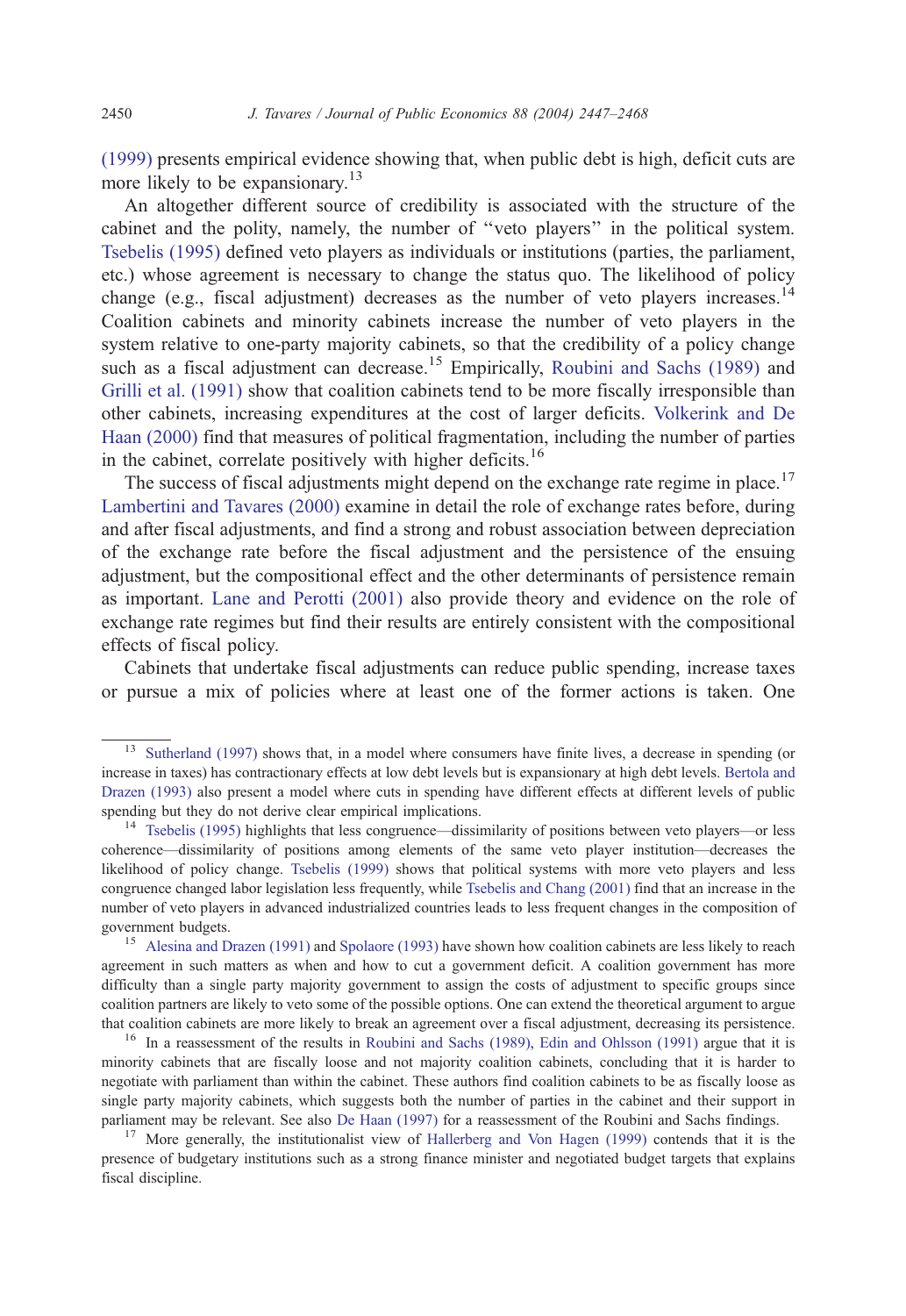characteristic of cabinets that is explicitly made public is their ideological persuasion. Thus, if a left-wing cabinet adjusts by increasing taxes it may be perceived as partisan, whereas if the same cabinet cuts spending it signals to economic agents the urgency and benefits of the fiscal adjustment. This is one of the implications of the ''why it takes a Nixon to go to China'' argument, formalized in [Cukierman and Tommasi \(1998\):](#page-19-0) ''when voters are not fully informed about the way in which policies map into outcomes, policy proposals convey information''. In other words, policies that benefit the majority of economic agents (such as deficit reduction) may be more easily implemented by "unlikely" characters.<sup>18</sup> While [Drazen and Masson \(1994\)](#page-20-0) distinguish between the credibility of policies versus that of policymakers, [Cukierman and Tommasi \(1998\)](#page-19-0) argue, as we do in the current paper, that it is the policymaker –policy pair that matters.

A key element is the motivation of politicians. In spite of the widely held prior belief that fiscal adjustments are politically costly, [Alesina et al. \(1998\)](#page-19-0) have found no evidence of that political cost in a recent examination of poll data and cabinet turnover after fiscal adjustments. According to these authors, cabinets do not bear an electoral cost after fiscal adjustments but avoid them due to risk aversion or to protect special interests. Policymakers who are simultaneously motivated by partisanship, the benefits of office and aggregate welfare may, in circumstances such as a high public debt situation and in the absence of electoral punishment, sacrifice partisan interests. Specifically, a left-wing cabinet may cut public spending—if it buys them a higher likelihood of remaining in office.

In sum, our search for the effects of credibility on fiscal adjustments relies on four elements. First, partisanship: policymakers are ideological, i.e., the public recognizes the preferred course of action for each cabinet. Second, asymmetric information: the economic benefits of reducing the deficit are uncertain and the cabinet has better information than the public. Third, *signaling*: by pursuing policies that are costly and against the immediate interests of their constituents, policymakers provide information on their economic benefits. Fourth, feedback: signaling policy commitment improves the chances of the fiscal adjustment being successful.

## 3. Empirical analysis

### 3.1. Data and summary statistics

Our data set covers 19 countries in the OECD between the years 1960 and 1995<sup>19</sup> and relies on two main sources. Macroeconomic indicators—including the fiscal policy variables—are from the OECD Economic Outlook [\(OECD, 1997\)](#page-20-0) while cabinet

<sup>&</sup>lt;sup>18</sup> [Rodrik \(1993\)](#page-20-0) pointed out that dramatic fiscal, trade or institutional reforms are carried out by populist governments. [Cukierman and Tommasi \(1998\)](#page-19-0) carry the argument further and suggest that those parties may actually have an advantage over other parties when carrying out those reforms.

<sup>&</sup>lt;sup>19</sup> The countries are Australia, Austria, Belgium, Canada, Denmark, Finland, France, Germany, Greece, Ireland, Italy, Japan, the Netherlands, Norway, Portugal, Spain, Sweden, the United Kingdom and the United States.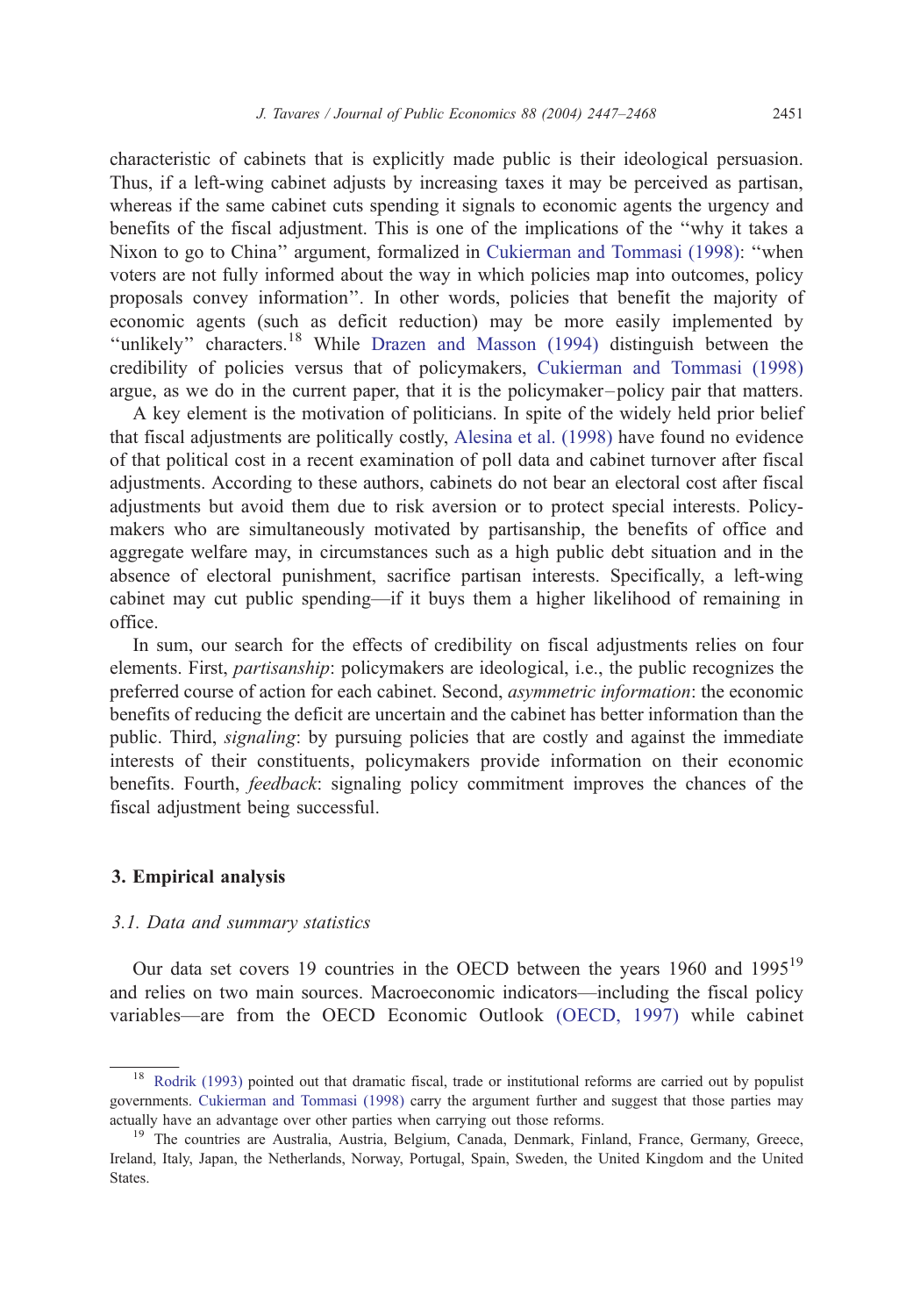characteristics are taken from [Budge et al. \(1993\),](#page-19-0) updated to 1995 by [Woldendorp et al.](#page-21-0) (1998). We used the [Political Handbook of the World \(1996\)](#page-20-0) to compute political data for Greece, Portugal and Spain, as well as cabinet changes for 1995, using the criteria in [Budge et al. \(1993\).](#page-19-0)<sup>20</sup> The ideological index in [Budge et al. \(1993\)](#page-19-0) locates all cabinets on a left – right scale according to each party's share of seats in government (or of supporting parties in parliament when the latter explicitly support the cabinet).<sup>21</sup> This index takes values between 1 and 5, taking the value 1 if the share of right-wing seats is equal to or greater than  $2/3$ , 2 if it is between  $1/3$  and  $2/3$ , 3 if the center parties account for more than 50% of seats (or left-wing and right-wing parties balance each other out in the cabinet), with the values 4 and 5 for left-wing dominated cabinets likewise defined. We also use three alternative indices of cabinet ideology, as defined in Appendix A and in the text below. Other cabinet characteristics are the number of parties and whether the cabinet holds a majority. If more than one party holds posts in the cabinet, the cabinet is classified as a coalition; if the parties supporting the cabinet hold a majority of seats in the lower house of parliament, it is a majority cabinet. In sum, cabinets are classified in a right –left scale (taking values between 1 and 5, where 5 is most leftist) and according to whether they are majority or coalition cabinets (with each characteristic noted by a dummy variable).<sup>22</sup>

In [Table 1](#page-6-0) below we present summary statistics for the main variables during fiscal adjustments. We define a fiscal adjustment as a year for which the change in the primary deficit is  $-1.5$  GDP or less. An adjustment is *successful* if the total change in the primary deficit in the 3 years after the tight period is  $-1\%$  (or less) of GDP or, 3 years after the initial adjustment year, the debt-to-GDP ratio is 5% below its level before the tight period.<sup>23</sup> An analysis of the distribution of fiscal adjustments by country and year shows that they are widely distributed in both dimensions. [Table 1](#page-6-0) shows that the size of the deficit cut is not radically different for successful and unsuccessful adjustments, confirming previous results in the literature. However, there is a strong composition effect: successful adjustments reducing spending more than increasing taxes and unsuccessful adjustments doing the opposite. Coalition and majority cabinets are both less likely to be successful in fiscal adjustments and the level and the increase in public debt are higher just before successful adjustments. There are no major differences as to the stage of the cycle at which both types of adjustments are undertaken, even if successful adjustments tend to occur when unemployment is decreasing rather than increasing.

<sup>&</sup>lt;sup>20</sup> Greece, Portugal and Spain are included only from appropriate dates in the mid-1970s, when they adopted a democratic regime.<br><sup>21</sup> The classification of a party's ideological position used by [Budge et al. \(1993\)](#page-19-0) is taken from [Castles and](#page-19-0)

Mair (1984), a cross-national study that surveys experts, mostly political scientists, on party ideology. [Castles and](#page-19-0) Mair (1984) place each party on a segment representing left – right political orientation with the aim of arriving at a political scale that is comparable across countries.<br><sup>22</sup> The cabinet considered is that which is in power for most of the calendar year according to [Budge et al.](#page-19-0)

<sup>(1993).</sup>

 $23$  This is virtually the same definition as used in [Alesina et al. \(1998\).](#page-19-0)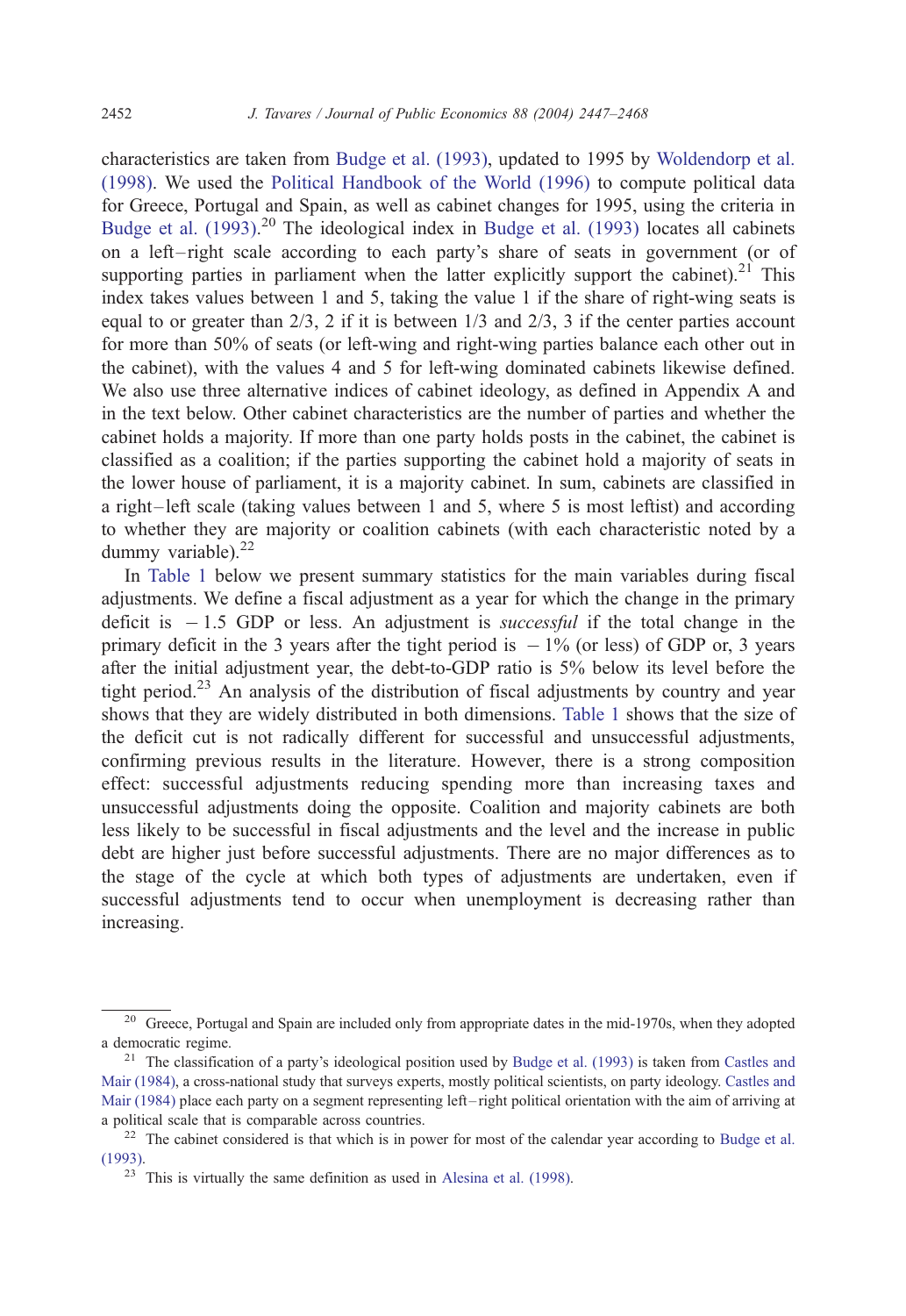|                    | All<br>sample | Fiscal<br>adjustments | Successful<br>adjustments | Unsuccessful<br>adjustments |
|--------------------|---------------|-----------------------|---------------------------|-----------------------------|
| Change in Deficit  | 0.12          | $-2.33$               | $-2.56$                   | $-2.17$                     |
| Change in Spending | 0.57          | $-1.05$               | $-1.71$                   | $-0.58$                     |
| Change in Revenues | 0.46          | 1.29                  | 0.87                      | 1.59                        |
| Lag Debt           | 44.53         | 54.39                 | 68.63                     | 44.00                       |
| Lag Change Debt    | 2.93          | 7.57                  | 11.18                     | 4.92                        |
| Growth UNR         | 1.29          | $-0.11$               | $-3.44$                   | 1.70                        |
| Growth GDP         | 3.46          | 3.42                  | 3.42                      | 3.41                        |
| Majority           | 73.44         | 71.72                 | 57.14                     | 79.69                       |
| Coalition          | 50.42         | 49.49                 | 34.29                     | 57.81                       |
| Left               | 32.50         | 38.38                 | 37.14                     | 39.06                       |
| Right              | 49.17         | 42.42                 | 60.00                     | 32.81                       |

<span id="page-6-0"></span>

| Table 1                                                     |  |  |
|-------------------------------------------------------------|--|--|
| Characteristics of adjustments, successful and unsuccessful |  |  |

Change in Deficit, Change in Spending and Change in Revenues correspond, respectively, to the change in the primary public deficit, public expenditures and government revenues as a share of Gross Domestic Product (GDP), in percentage points. Lag Debt and Lag Change Debt are the level of public debt at the time of adjustment and the change in its level in the 3 years before the adjustment, as shares of GDP, in percentage points. The variables Growth Unemployment and Growth GDP are the yearly change in the unemployment rate and in real GDP, in percentage points. Majority, Coalition, Left and Right give the frequency of cabinets each characteristic, with left and right corresponding to an *Ideology Tavares* index strictly greater than and strictly smaller than 3. See Appendix A for the description of the variables.

# 3.2. Ideology and fiscal policy

To motivate the argument that left-wing and right-wing cabinets might differ in fiscal adjustments we present three pieces of evidence: opinion surveys, the empirical literature on ideology and fiscal policy and statistics computed in our sample. For our purposes, it suffices to determine whether the preferred size of government differs for left and right, and that this difference has fiscal consequences. $24$  Several surveys document the association between ideology and fiscal preferences. [Kay et al. \(1995\)](#page-20-0) report results from a broad sample of interviews in 1992 and 1995. Individuals were asked to locate themselves in both the Republican– Independent –Democrat and the Conservative –Moderate –Liberal spectra and then asked the question: ''In order to reduce the deficit, what is your desired percentage decrease in spending for each point increase in taxes?"<sup>25</sup> The survey results are

<sup>&</sup>lt;sup>24</sup> We will not discuss the origin of the different character of left and right—discussed, for instance, in [Lewis-](#page-20-0)Beck (1988)—nor where the diverging preferences for government size come from. The obvious candidate is that parties cater to different constituencies and parties on the left cater to a lower income constituency who benefits more from public expenditure programs and/or face lower tax rates. Piketty (1995) quotes survey evidence associating income and voter preferences that supports the contention that lower income individuals tend to vote with the left.

<sup>&</sup>lt;sup>25</sup> The question mentions explicitly tax increases and spending cuts and thus captures precisely what we are interested in: the individual trade-off between the benefits of public spending and the costs of taxation. [Hansen](#page-20-0) (1998) states that ''[c]itizen's preferences over the public budget are remarkably well structured. Most people have no difficulty in determining their views. Most have no difficulty recognizing tradeoffs". (Italics added)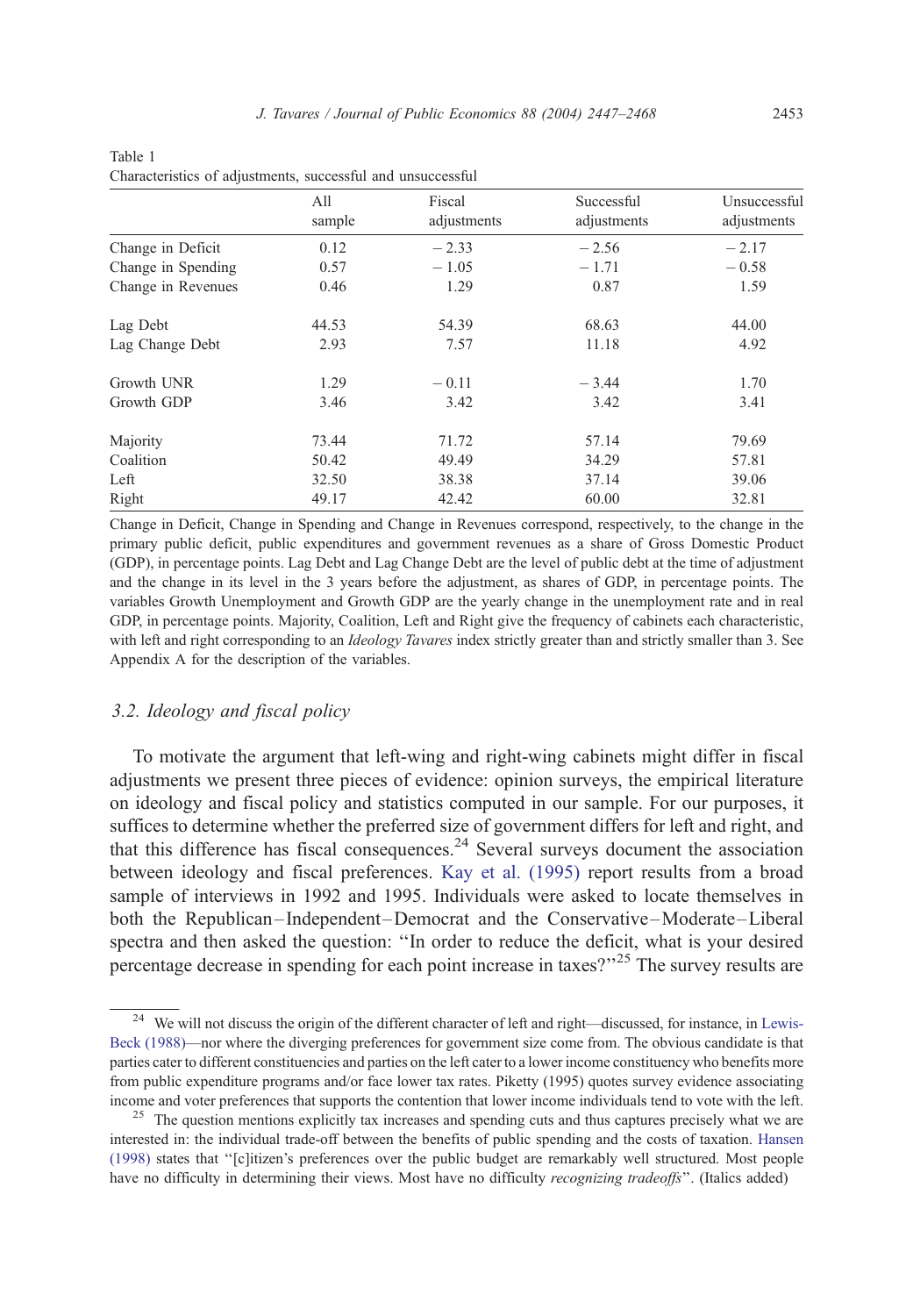clear: Republicans favor larger spending cuts than Democrats for each point of increase in taxes, 1.98 instead of 1.43 and 2.95 instead of 1.75, respectively, in 1992 and 1995. This difference of 0.55% and 1.10% of GDP, respectively, for 1992 and 1995, is not negligible. The difference between Conservative and Liberal is similar, at 0.87 and 0.99 for the same two years.<sup>26</sup> Other surveys such as [Fuller et al. \(1995\)](#page-20-0) have found similar results. [Gallup](#page-20-0) (1990) gauged individual support for senators who had favored tax increases. Individuals who classified themselves as Democrats (or Liberals)<sup>27</sup> were more likely to grant their support than those defining themselves as Republicans (or Conservative) and the difference was larger than for other individual characteristics—such as gender, age, race and education. [Hansen \(1999\)](#page-20-0) finds that individuals identified with the left favor higher taxes and higher spending. Interestingly, no similar partisan differences can be uncovered with respect to the deficit. [Hansen \(1998\)](#page-20-0) documents how most of the voters prefer the status quo when choosing between greater domestic spending, lower deficits and lower taxes. This is consistent with the finding in [Blinder and Holtz-Eakin \(1984\)](#page-19-0) that individual ideology has no direct effect on support for a balanced-budget amendment.

The literature that tests the link between cabinet ideology and fiscal action uncovers some evidence in favor of the hypothesis that leftist cabinets increase spending more than rightist cabinets. Such is the case in [Golden and Poterba \(1980\)—](#page-20-0)for the US between 1952 and 1978—and [Roubini and Sachs \(1989\)—](#page-20-0)for the OECD.<sup>28</sup> In contrast, and despite the popular assumption that left-wing cabinets are more prone to deficit spending, empirical studies such as [Hahm et al. \(1995\)](#page-20-0) have been unable to uncover a clear correlation between partisanship and the size of the deficit. [Mulas-Granados \(2003\)](#page-20-0) finds that in the nineties ''the ideology of the party in government has become the most powerful predictor of fiscal policies and strategies of adjustment.'' Specifically, there is evidence that left-wing cabinets are particularly reluctant to cut public investment and public employment.

We now turn to our data set and classify cabinets into left and right according to four different indices, as mentioned in Appendix A. Our ideology index, which will be used throughout the empirical work, is complemented by three additional indices, made available by George Tsebelis from the original [Castles and Mair \(1984\),](#page-19-0) [Laver and Hunt](#page-20-0) (1992) and [Warwick \(1994\)](#page-21-0) articles. [Castles and Mair \(1984\)](#page-19-0) generate their ideological scores from a questionnaire survey of more than 115 political scientists in Western Europe and the United States. Each expert was asked to place the parties holding seats in the national legislature on a left-right political spectrum ranging from  $0$  (extreme left) to  $10$ (extreme right), with 2.5, 5 and 7.5 representing the moderate left, the center and the moderate right, respectively.<sup>29</sup> [Laver and Hunt \(1992\)](#page-20-0) asked experts to locate the policy

<sup>&</sup>lt;sup>26</sup> It is remarkable that middle-of-the-road voters (independents/moderates) display middle-of-the-road fiscal preferences, i.e., they favor spending cuts that are larger than those favored by the left, but smaller than those favored by the right. These results suggest that preferences over the level of public spending are systematically associated with preferences on a broader set of political issues that determine individual political alignment. <sup>27</sup> The use of the two dimensions attempts to correct for prejudices associated with specific labels that cou

bias results. However, here as in other studies, the results do not depend on the labels used.<br><sup>28</sup> The study of the components of public spending does not uncover dramatic differences. [Blais et al. \(1993\),](#page-19-0)

for instance, conclude that ''parties do make a difference, but a small one''.

<sup>&</sup>lt;sup>29</sup> The authors present results only for countries where at least three experts provided answers and compute the ideological score as the average of all available responses.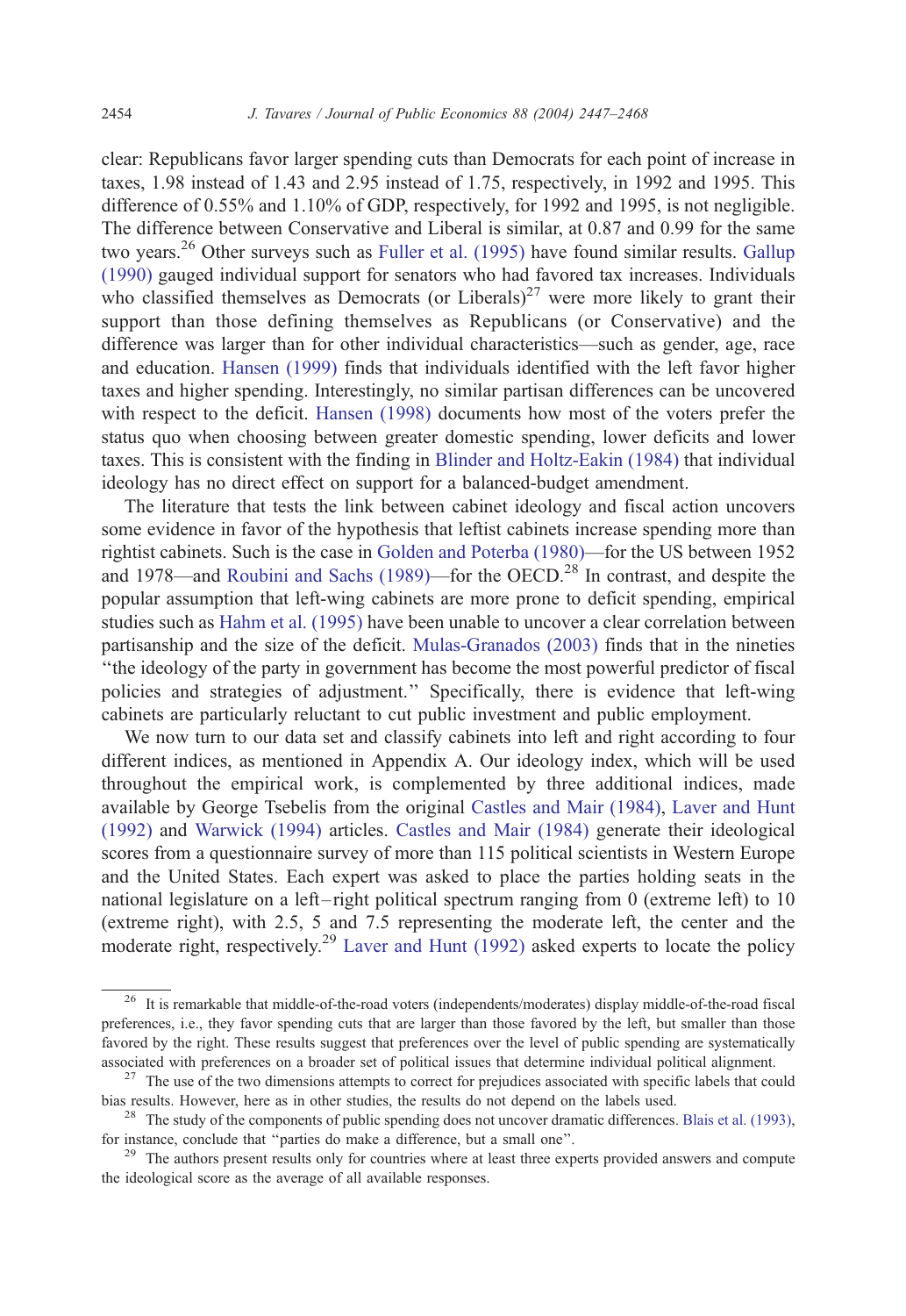<span id="page-8-0"></span>Table 2 Summary statistics for ideology and fiscal adjustments

|                         |                         | Left    | Center  | Right   |
|-------------------------|-------------------------|---------|---------|---------|
| <b>Ideology Tavares</b> | Frequency of Adjustment | 12.2    | 10.8    | 8.9     |
|                         | Change in Deficit       | $-2.37$ | $-2.36$ | $-2.34$ |
|                         | Change in Spending      | $-0.74$ | $-1.03$ | $-1.28$ |
|                         | Change in Revenues      | 1.46    | 1.46    | 1.09    |
| Ideology Laver-Hunt     | Frequency of Adjustment | 6.6     | 14.6    | 12.6    |
|                         | Change in Deficit       | $-2.18$ | $-2.36$ | $-2.48$ |
|                         | Change in Spending      | $-0.63$ | $-0.70$ | $-1.58$ |
|                         | Change in Revenues      | 1.45    | 1.59    | 0.95    |
| Ideology Warwick        | Frequency of Adjustment | 8.7     | 13.9    | 13.3    |
|                         | Change in Deficit       | $-2.27$ | $-2.53$ | $-2.34$ |
|                         | Change in Spending      | $-0.78$ | $-1.46$ | $-1.35$ |
|                         | Change in Revenues      | 1.38    | 1.20    | 1.09    |
| Ideology Castles-Mair   | Frequency of Adjustment | 7.9     | 14.2    | 14.8    |
|                         | Change in Deficit       | $-2.34$ | $-2.14$ | $-2.59$ |
|                         | Change in Spending      | $-0.84$ | $-0.69$ | $-1.67$ |
|                         | Change in Revenues      | 1.37    | 1.50    | 0.97    |

For each of the four ideology indicators, we present the values for the Frequency of a Fiscal Adjustment and the Changes in Deficit, Spending and Revenues correspond for Left, Right and Center cabinets. The variables Change in Deficit, Change in Spending and Change in Revenues correspond to the yearly changes in the share of the primary public deficit, primary spending and current revenues as shares of GDP, as defined in Appendix A. Ideology Tavares, Ideology Laver –Hunt, Ideology Warwick and Ideology Castles –Mair are alternative indices of a cabinet's ideological orientation.

positions of party leaders and party voters according to whether they favored relatively more an increase in public services or a cut in taxes.<sup>30</sup> [Warwick \(1994\)](#page-21-0) generates its ideological index from 40 different measures presented from experts, party manifestos and survey sources. The four alternative indices have varying sample sizes with our ideology index covering most countries and cabinets. In addition, our ideology index—henceforth denoted Ideology Tavares—covering most displays a simple correlation of 0.69, 0.56 and 0.75 with each of the other three indices, to be denoted *Ideology Laver–Hunt*, *Ideology* Castles–Mair and Ideology Warwick.

A first evidence of cabinet partisanship is the fact that cabinet behavior differs in adjustment years as compared to other years. While changes in spending and changes in revenue display a positive correlation of 0.34 in the sample as a whole, this correlation more than doubles to 0.73 during adjustments. In other words, during fiscal adjustments, cabinets tend to change spending and revenues in the same direction. If these are adjustment years, this may be evidence that they tend to be partisan, i.e., decrease the deficit by changing government size towards their preferred ideal level.<sup>31</sup> Table 2 presents strong evidence of partisanship during adjustment years. We report the change in the deficit, public spending and revenues for the subsamples of left- and right-wing cabinets,

<sup>&</sup>lt;sup>30</sup> Respondents assigned each party a score between 1 ("favors raising taxes to increase public services") and 20 (''favors cutting public services to cut taxes'').

<sup>&</sup>lt;sup>31</sup> So that, for instance, left-wing cabinets might decrease the deficit by increasing public spending and increasing taxes at the same time.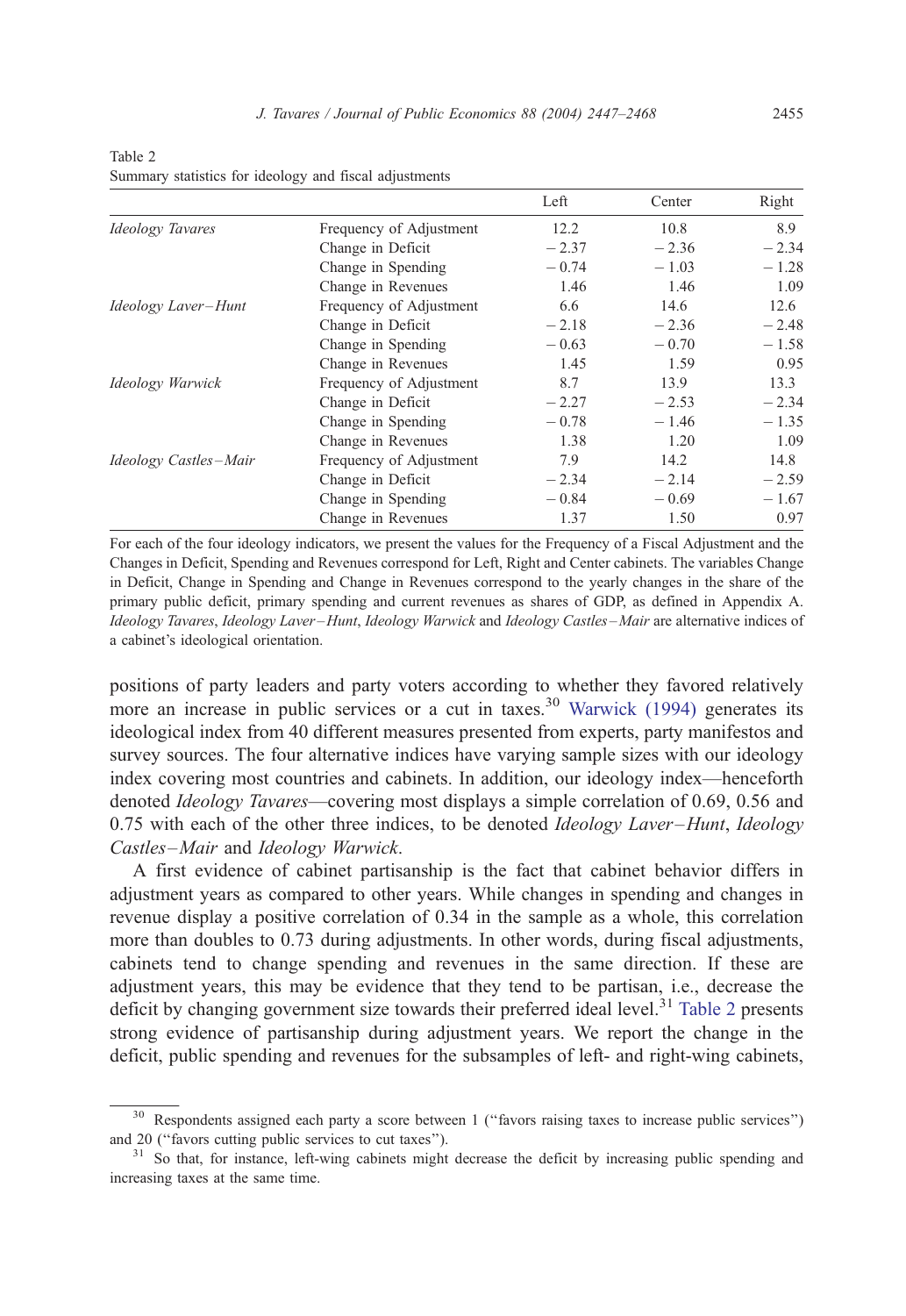during years of fiscal adjustments. We find that, regardless of the ideology index used, the average change in the deficit is remarkably similar between left, right and center cabinets, while left and right differ substantially as to the average composition of the deficit cut. If on the left, cabinets tend to increase taxes more than cut expenditures, while on the right, the opposite holds. More than half of the cut in the deficit by the left relies on tax increases, while the opposite holds for right-wing cabinets.<sup>32</sup> This, we believe, is in accordance with the prior belief held by most economists and policymakers. Partisanship during fiscal adjustments is also suggested by a comparison of the simple correlation between ideology and fiscal changes. While all indices of cabinet ideology have a correlation coefficient very close to 0 in the whole sample, during years of fiscal adjustments, all ideological indices with the exception of Ideology Warwick displays coefficients of correlation of 17% or more.<sup>33</sup> This suggests that cabinets tend to be partisan during adjustments, the implication being that they can gain credibility when they are not partisan and adjust in ways contrary to the interests of their constituents.

# 3.3. Specification and estimates

Previous studies and [Table 1](#page-6-0) above show that adjustments relying on spending cuts are the most successful—the compositional effect. [Table 2](#page-8-0) shows that left and right tend to be partisan during fiscal adjustments, i.e., the left is more likely to increase taxes and the right cut spending. These two facts lead us to expect the right to be much more successful than the left in cutting the deficit. That is not the case. As [Table 1](#page-6-0) documents, confirming previous results in the literature, left-wing cabinets constitute virtually the same share of adjustments, whether successful or unsuccessful. The only way to reconcile the three facts—successful adjustments rely on spending cuts, the left cuts spending less than the right in achieving deficit cut—is for the success rate of left-wing and right-wing to differ when pursuing adjustments in different ways. Specifically, it must be the case that, though the left is less likely to cut spending, when it does it is more successful than the right. $34$ This suggests the hypotheses to be tested empirically:

Hypothesis 1. An adjustment pursued by cutting public expenditure is more likely to be successful if pursued by the left than by the right.

Hypothesis 2. An adjustment pursued by increasing the level of taxes is more likely to be successful if pursued by the right than if it is pursued by the left.

Our basic specification estimates the effect of the different sources of credibility on the probability of a fiscal adjustment being successful. We compute Probit estimates of the impact of the independent variables on the probability of success for the sample of adjustment years. The dependent variable takes the value 1 if the adjustment is successful

<sup>&</sup>lt;sup>32</sup> Government wages and nonwage consumption and transfers account for most of this difference between left and right.

<sup>&</sup>lt;sup>33</sup> The positive sign of the correlation suggests that left-wing cabinets (assigned a higher ideology index) tend to promote positive changes in spending and taxes, especially during adjustments, suggesting a partisan choice.

<sup>&</sup>lt;sup>34</sup> Conversely, the right is more successful in the few instances when it increases taxes.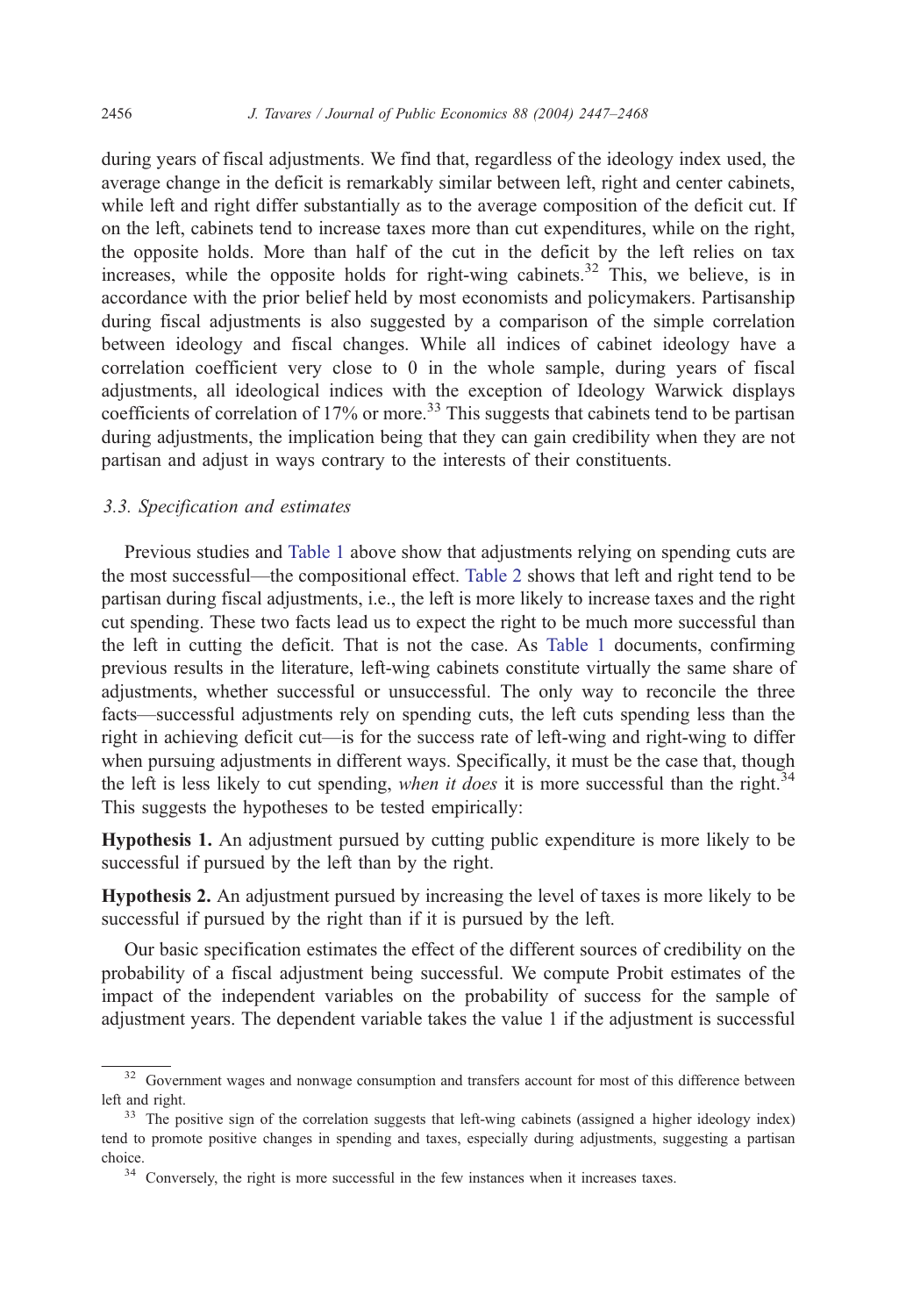and 0 otherwise.<sup>35</sup> Our main variable of interest is the interaction of ideology and the change in the fiscal variable. In addition to their interaction, we add the ideology indicator and the change in fiscal variable as independent controls.<sup>36</sup> If the coefficient associated with the ideology–fiscal change interaction is significant, we interpret it as evidence of credibility effects associated with cabinet ideology. An analysis of the results for different components of spending and revenues will allow us to determine which subcategories of spending and revenues are important sources of credibility. We include other controls in the basic specification, including the type of cabinet initiating the adjustment (whether it is a coalition cabinet or it holds a majority), the stage of the business cycle (proxied by the rate of growth of real GDP and of the unemployment rate) and the fiscal position at the time of the adjustment (level of public debt and change in public debt before the adjustment year).

It is important to mention the controls we do not include. The size of the adjustment is omitted since there is a high correlation between changes in the deficit and changes in spending and its components, but our results on the ideology indicators are robust to the addition of the size of the deficit cut. More importantly, we do not add indicators of the election cycle. These could be important in light of partisan political business cycle theory, which proposes a relationship between economic policy and the electoral cycle, as in [Hibbs \(1977\)](#page-20-0) and surveyed in [Alesina et al. \(1997\),](#page-19-0) which extend the discussion to rational partisan cycles. Two reasons support our exclusion of electoral dating variables: first, empirical studies have found little evidence of significant effects of election dates on fiscal policy, $37$  and we have confirmed that our results are robust to inclusion of these variables; second, in our sample we find no evidence that major fiscal adjustments tend to occur at a particular point in the electoral cycle or be more successful when they do.<sup>38</sup>

One way to avoid reverse causation is using a dependent variable depends on information available 3 years into the future—the success indicator—whereas the independent variables are measured at the time of or before the adjustment. In Appendix B we present sample summary statistics that corroborate the lack of reverse causation. The first table presents the share of observations with cabinets that have been in power for 1 year and up to 4 years. We examine the whole sample, the years of fiscal adjustment and the years of fiscal adjustments classified as success, and find that the distribution of cabinets across tenure years is virtually unchanged across these samples. The typical adjustment—successful or not—occurs in the second year of tenure. When we examine the number of changes in the cabinet ideology (due to an election or parliamentary

<sup>&</sup>lt;sup>35</sup> As mentioned above, a fiscal adjustment is defined as a yearly change in the deficit of at least  $-1.5\%$  of GDP. It is considered successful if the average deficit decreases 3 years after the adjustment year or the level of public debt decreases by 5% after those 3 years. The dummy for success takes the value 0 when neither of the criteria is met.

<sup>&</sup>lt;sup>36</sup> Thus, we are able to control for the role of ideology in success, independently of the fiscal action undertaken. And likewise for the effect of composition of fiscal change, independently of the cabinet ideology.

<sup>37</sup> See [Alesina et al. \(1997\).](#page-19-0)

<sup>&</sup>lt;sup>38</sup> See Appendix B, which presents summary statistics on the timing and success of fiscal adjustments, the timing of changes in the ideology of the cabinet. There is no clear relationship between the times at which there are cabinet changes, the ideological changes involved and the pursuit or success rate of adjustments.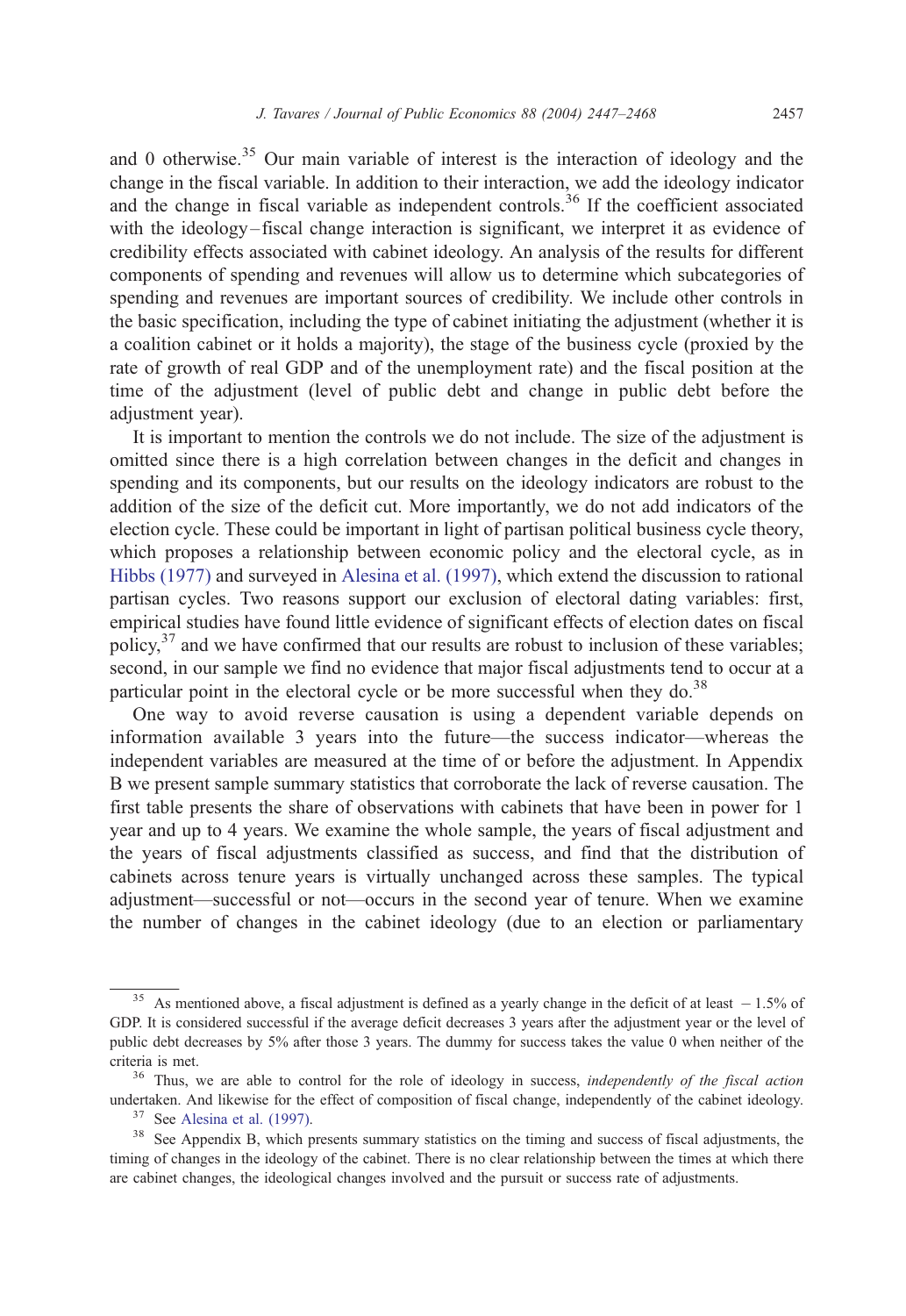reshuffles), again we do not discern any different across samples. There is no substantially higher likelihood of a leftward or rightward change before adjustments, whether successful or not. Thus, the timing of adjustments and the probability of an ideology change just before the adjustment suggest that fiscal adjustments are not undertaken directly in response to the electorate. We can thus interpret the emperical results below as documenting a relationship running from fiscal changes to success and not the reverse.

In [Tables 3 and 4,](#page-12-0) we present specifications for different independent variables, each corresponding to the interaction of the ideology index with the change in a specific fiscal variable, shown at the top of each column. A negative sign in the coefficient associated with this interaction indicates that a cut in the spending category by cabinets further to the left is associated with a higher likelihood of success. When we analyze the results for the different components of public spending in [Table 3,](#page-12-0) we verify that total public spending and public consumption—both its wage and nonwage components—are all significant at the 10% level or above. The estimated size of the coefficients is higher for public consumption and its two components, suggesting a dramatic increase in the credibility for an adjustment by a left-wing cabinet that cuts public spending. The estimate of  $-7.92$  for the coefficient on the ''cabinet ideology–change in public spending'' pair suggests that a 1% cut in spending by the leftmost cabinet has a 32% higher likelihood of success than the exact same policy undertaken by the rightmost cabinet. This is an important difference. Notice that the ideology indicator suggests that left-wing cabinets are less likely to be successful but the size of the coefficient is very small, so that when pursuing the credible policy, left-wing cabinets easily attain success. As to the variable capturing the change in fiscal policy in isolation, it is never even close to significance, except in the case of public investment when the coefficient has the sign opposite to what is expected. As to the control variables, both the characteristics of the cabinet and the fiscal status have strong effects on the likelihood of success, so periods of when the level of public debt increases and minority single party cabinets tend to be more successful. The type of government has a noticeable effect on the likelihood of a persistent adjustment: other things being equal, as an adjustment pursued by a coalition or minority cabinet is around 30% less likely to be persistent.<sup>39</sup>

[Table 4](#page-13-0) presents results for changes in total tax revenues and its components. The results are similar to those for spending in that the cabinet type and the recent change in fiscal position matter for success. As to our main variable of interest, Ideology\*Change in Revenues, it tends to be associated with a negative coefficient,  $40$  suggesting that increases

<sup>&</sup>lt;sup>39</sup> Why minority single party cabinets are more successful than others can be due to a series of factors. First, using the terminology in [Tsebelis and Chang \(2001\),](#page-21-0) a single-party cabinet has more coherence. The fact that the cabinet does not hold a majority may decrease congruence, i.e., similarity of positions, between veto players. However, three other forces may lead to more congruence: first, before fiscal adjustments the fiscal situation tends to deteriorate so rapidly that agreement becomes easier to attain; secondly, fiscal changes that are credible represent a compromise among veto players—left-wing cabinets decrease spending or right-wing cabinets increase taxes—so that agreement is also made easier; third, the impact of the adjustment on the economy, which is likely to be positive in successful adjustments, also adds support for the adjustment, independently of how it is to be achieved.

<sup>40</sup> The exception is indirect taxes.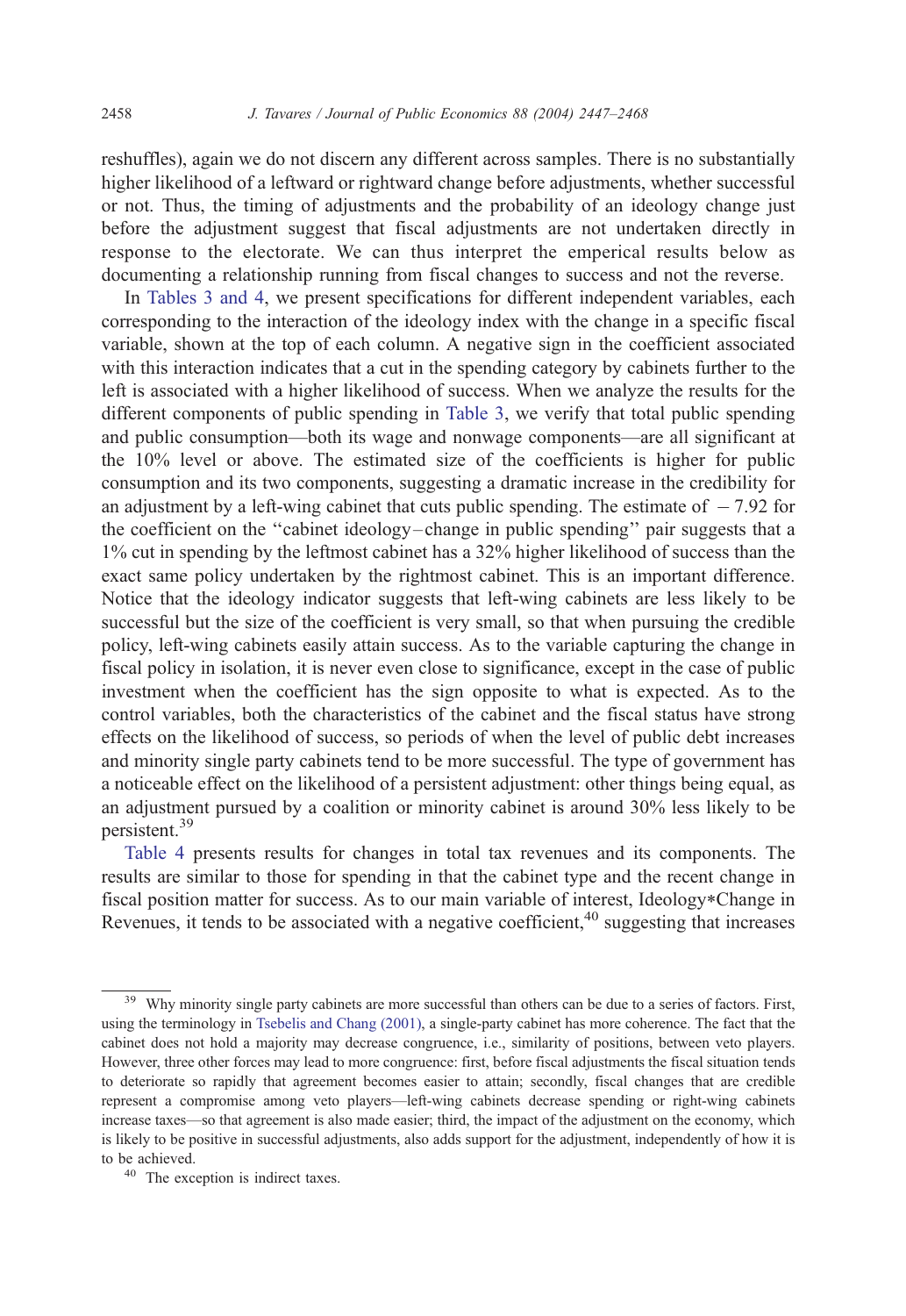|                          | Change in spending |                       |                                |                                   |           |                                |           |                      |
|--------------------------|--------------------|-----------------------|--------------------------------|-----------------------------------|-----------|--------------------------------|-----------|----------------------|
|                          | (1)                | (2)                   | (3)                            | (4)                               | (5)       | (6)                            | (6)       | (7)                  |
|                          | Total<br>spending  | Public<br>consumption | Public<br>consumption<br>wages | Public<br>consumption<br>nonwages | Transfers | Social<br>security<br>payments | Subsidies | Public<br>investment |
| $Ideology \times Change$ | $-7.92**$          | $-23.70**$            | $-24.35*$                      | $-36.23*$                         | $-0.01$   | $-5.08$                        | $-9.75$   | 5.75                 |
| in Spending              | $(-2.10)$          | $(-2.00)$             | $(-1.73)$                      | $(-1.84)$                         | (0.00)    | $(-0.63)$                      | $(-0.82)$ | (0.35)               |
| Ideology                 | $-0.15**$          | $-0.16**$             | $-0.12**$                      | $-0.10*$                          | $-0.05$   | $-0.06$                        | $-0.08*$  | $-0.05$              |
|                          | $(-2.30)$          | $(-2.11)$             | $(-2.08)$                      | $(-1.66)$                         | $(-1.04)$ | $(-1.18)$                      | $(-1.69)$ | $(-0.81)$            |
| Change in Spending       | 9.74               | 17.76                 | 17.11                          | 38.26                             | $-23.91$  | $-15.14$                       | $-14.96$  | $-89.70*$            |
|                          | (0.92)             | (0.56)                | (0.43)                         | (0.77)                            | $(-0.92)$ | $(-0.60)$                      | $(-0.32)$ | $(-1.72)$            |
| Lag Debt                 | 0.30               | 0.17                  | 0.30                           | 0.15                              | 0.33      | 0.31                           | 0.28      | 0.47                 |
|                          | (0.84)             | (0.55)                | (1.07)                         | (0.46)                            | (0.96)    | (0.87)                         | (0.79)    | (1.40)               |
| Lag Change Debt          | $1.37**$           | $1.70**$              | $1.22*$                        | $1.94**$                          | 0.93      | 1.02                           | $1.28*$   | $1.52**$             |
|                          | (2.13)             | (2.76)                | (1.76)                         | (2.58)                            | (1.34)    | (1.40)                         | (1.77)    | (2.17)               |
| Majority                 | $-0.40**$          | $-0.39**$             | $-0.36*$                       | $-0.40**$                         | $-0.25$   | $-0.31*$                       | $-0.45**$ | $-0.44**$            |
|                          | $(-2.21)$          | $(-2.03)$             | $(-1.93)$                      | $(-2.32)$                         | $(-1.59)$ | $(-1.88)$                      | $(-2.57)$ | $(-2.72)$            |
| Coalition                | $-0.35**$          | $-0.32**$             | $-0.32**$                      | $-0.35**$                         | $-0.31**$ | $-0.34**$                      | $-0.36**$ | $-0.37**$            |
|                          | $(-2.46)$          | $(-2.26)$             | $(-2.30)$                      | $(-2.34)$                         | $(-2.30)$ | $(-2.45)$                      | $(-2.44)$ | $(-2.57)$            |
| Growth GDP               | $-1.82$            | $-2.80$               | $-3.93$                        | $-2.34$                           | $-4.62$   | $-4.28$                        | $-3.42$   | $-0.84$              |
|                          | $(-0.61)$          | $(-0.98)$             | $(-1.25)$                      | $(-0.87)$                         | $(-1.46)$ | $(-1.48)$                      | $(-1.19)$ | $(-0.30)$            |
| Growth UNR               | $-0.01**$          | $-0.01**$             | $-0.01**$                      | $-0.01**$                         | $-0.01*$  | $-0.01*$                       | $-0.01**$ | $-0.02**$            |
|                          | $(-2.37)$          | $(-2.55)$             | $(-2.58)$                      | $(-2.69)$                         | $(-1.78)$ | $(-1.54)$                      | $(-2.41)$ | $(-2.85)$            |
| Number of observations   | 76                 | 76                    | 76                             | 76                                | 76        | 76                             | 76        | 76                   |
| Log L                    | $-32.62$           | $-28.33$              | $-30.01$                       | $-32.84$                          | $-35.05$  | $-34.79$                       | $-34.09$  | $-32.83$             |
| Pseudo R2                | 0.37               | 0.46                  | 0.42                           | 0.37                              | 0.33      | 0.33                           | 0.34      | 0.37                 |
| Observed $P$             | 0.43               | 0.43                  | 0.43                           | 0.43                              | 0.43      | 0.43                           | 0.43      | 0.43                 |
| Predicted P              | 0.33               | 0.30                  | 0.32                           | 0.36                              | 0.38      | 0.38                           | 0.38      | 0.35                 |

<span id="page-12-0"></span>Table 3Likelihood of success and changes in public spending. Probit estimates—sample of adjustments. Dependent variable: likelihood of success

The independent variable Ideology\*Fiscal Change is the product of the ideological dummy and the yearly change in the variable at the top of each column. For each independent variable we report  $(dF/dx)$ , i.e., the marginal change in the probability of success for the average values of the independent variables. In parentheses we report the t-statistic based on robust, heteroskedasticconsistent standard errors. See Appendix A for <sup>a</sup> complete description of the variables.

\* Significant at the 10% level.

\*\* Significant at the 5% level.

J. Tavares / Journal of Public Economics 88 (2004) 2447-2468 J. Tavares / Journal of Public Economics 88 (2004) 2447–2468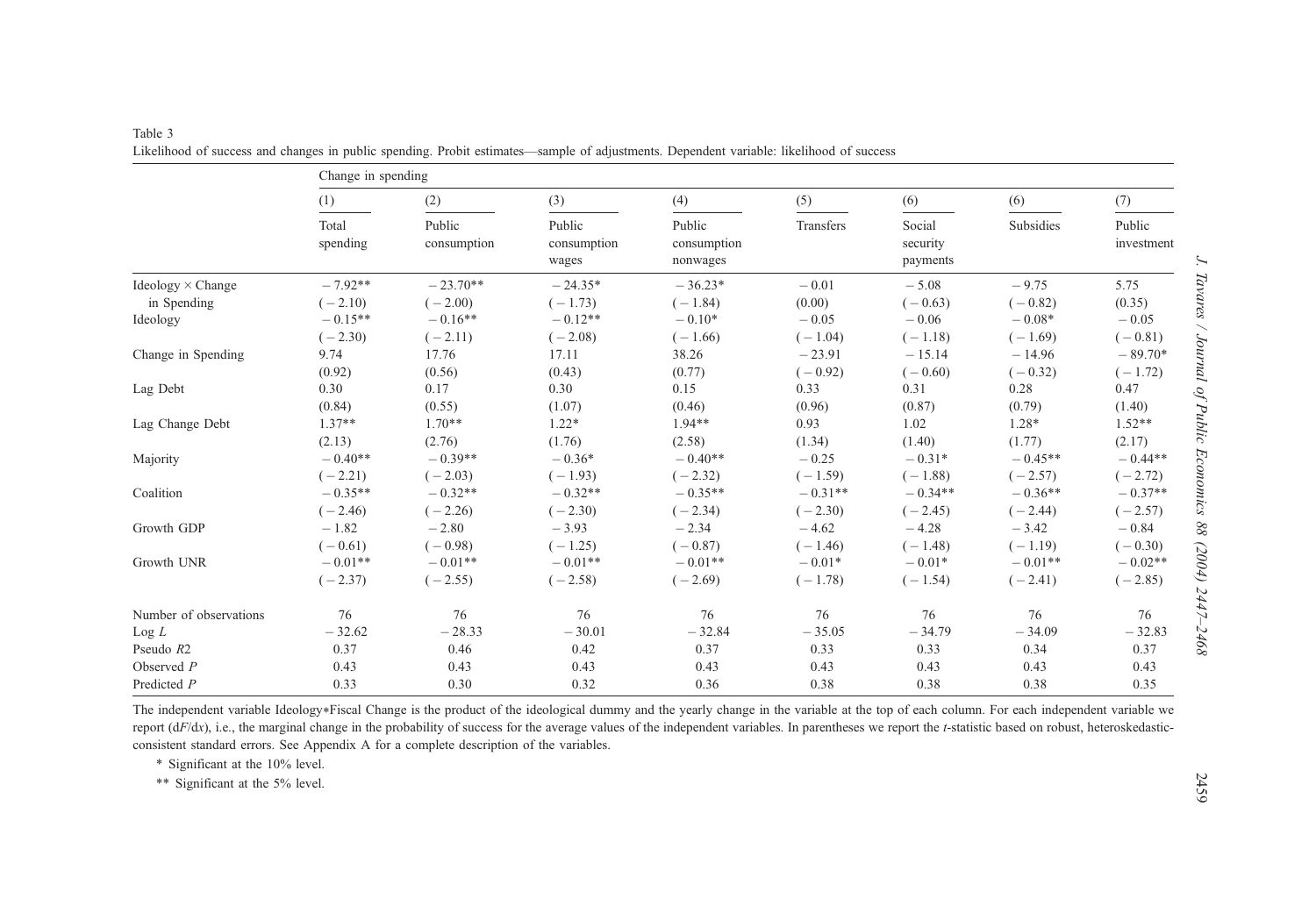| Component                | Change in revenue |           |           |           |            |            |            |  |  |
|--------------------------|-------------------|-----------|-----------|-----------|------------|------------|------------|--|--|
|                          | (1)               | (2)       | (3)       | (4)       | (5)        | (6)        | (7)        |  |  |
|                          | Total             | Direct    | Social    | Indirect  | Other      | Direct     | Direct     |  |  |
|                          | revenues          | taxes     | security  | taxes     | taxes      | taxes      | taxes      |  |  |
|                          |                   |           | taxes     |           |            | business   | households |  |  |
| Ideology $\times$ Change | $-4.09$           | $-6.70$   | $-0.31$   | 8.45      | $-34.17**$ | $-50.99**$ | $-4.09$    |  |  |
| in Revenue               | $(-0.96)$         | $(-1.31)$ | $(-0.08)$ | (0.90)    | $(-2.69)$  | $(-3.11)$  | $(-0.96)$  |  |  |
| Ideology                 | $-0.03$           | $-0.05$   | $-0.06$   | $-0.09$   | $-0.02$    | $-0.05$    | $-0.03$    |  |  |
|                          | $(-0.56)$         | $(-1.14)$ | $(-1.20)$ | $(-1.35)$ | $(-0.47)$  | $(-1.19)$  | $(-0.56)$  |  |  |
| Change in Revenue        | 6.90              | $-1.80$   | 12.66     | $-29.91$  | 79.31**    | 132.18**   | 6.90       |  |  |
|                          | (0.50)            | $(-0.11)$ | (0.88)    | $(-1.26)$ | (2.39)     | (2.79)     | (0.50)     |  |  |
| Lag Debt                 | 0.37              | 0.27      | 0.36      | 0.32      | 0.39       | $0.73**$   | 0.37       |  |  |
|                          | (1.09)            | (0.85)    | (1.07)    | (0.97)    | (1.24)     | (1.97)     | (1.09)     |  |  |
| Lag Change Debt          | $1.20*$           | $1.41**$  | $1.37**$  | $1.26*$   | $1.50**$   | $1.58**$   | $1.20**$   |  |  |
|                          | (1.64)            | (1.93)    | (1.89)    | (1.78)    | (2.25)     | (2.17)     | (1.64)     |  |  |
| Majority                 | $-0.38**$         | $-0.37**$ | $-0.31**$ | $-0.35**$ | $-0.47**$  | $-0.54**$  | $-0.38**$  |  |  |
|                          | $(-2.36)$         | $(-2.23)$ | $(-1.92)$ | $(-2.27)$ | $(-2.63)$  | $(-3.32)$  | $(-2.36)$  |  |  |
| Coalition                | $-0.33**$         | $-0.32**$ | $-0.37**$ | $-0.33**$ | $-0.36**$  | $-0.26*$   | $-0.33**$  |  |  |
|                          | $(-2.34)$         | $(-2.26)$ | $(-2.65)$ | $(-2.30)$ | $(-2.58)$  | $(-1.86)$  | $(-2.34)$  |  |  |
| Growth GDP               | $-2.13$           | $-3.22$   | $-2.11$   | $-3.27$   | 0.14       | $-0.12$    | $-2.13$    |  |  |
|                          | $(-0.78)$         | $(-1.16)$ | $(-0.79)$ | $(-1.03)$ | (0.05)     | $(-0.04)$  | $(-0.78)$  |  |  |
| Growth UNR               | $-0.01**$         | $-0.01**$ | $-0.01**$ | $-0.01**$ | $-0.01**$  | $-0.01**$  | $-0.01**$  |  |  |
|                          | $(-2.38)$         | $(-2.27)$ | $(-2.38)$ | $(-2.50)$ | $(-2.03)$  | $(-2.00)$  | $(-2.38)$  |  |  |
| Number of observations   | 76                | 76        | 76        | 76        | 76         | 76         | 72         |  |  |
| Log L                    | $-33.72$          | $-35.44$  | $-33.63$  | $-35.56$  | $-35.31$   | $-30.70$   | $-25.59$   |  |  |
| Pseudo R2                | 0.35              | 0.32      | 0.35      | 0.32      | 0.32       | 0.41       | 0.48       |  |  |
| Observed $P$             | 0.43              | 0.43      | 0.43      | 0.43      | 0.43       | 0.43       | 0.43       |  |  |
| Predicted P              | 0.36              | 0.37      | 0.36      | 0.38      | 0.38       | 0.35       | 0.28       |  |  |

Likelihood of success and changes in public revenue. Probit estimates—sample of adjustments. Dependent variable: likelihood of success

The independent variable Ideology\*Fiscal Change is the product of the ideology dummy Ideology Tavares and the yearly change in the variable at the top of each column. For each independent variable we report (dF/dx), i.e., the marginal change in the probability of success for the average values of the independent variables. In parentheses we report the t-statistic based on robust, heteroskedastic-consistent standard errors. See Appendix A for <sup>a</sup> complete description of the variables.

\* Significant at the 10% level.

<span id="page-13-0"></span>Table 4

\*\* Significant at the 5% level.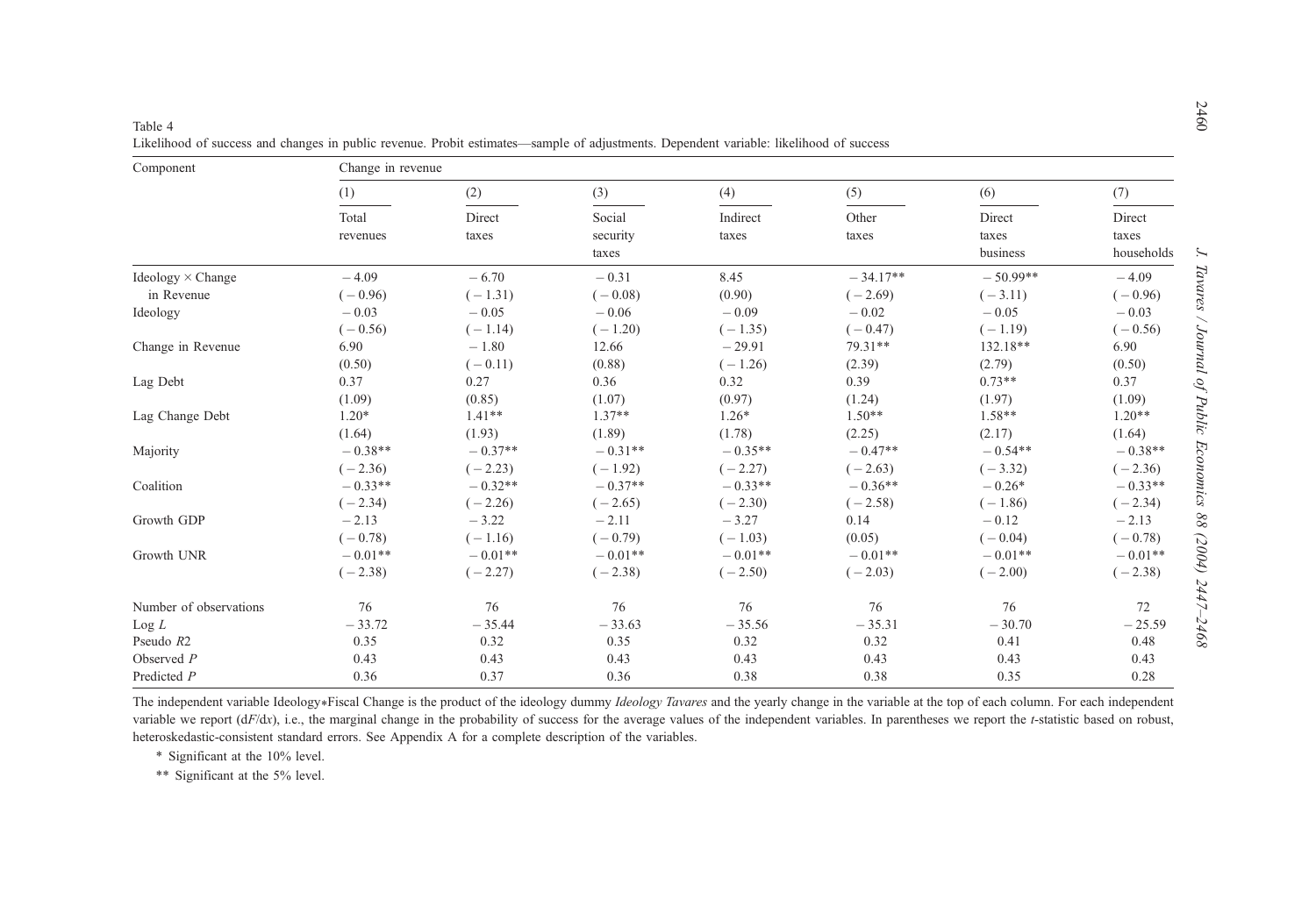in tax revenues by the left are less likely to lead to persistent adjustments. The coefficient is significantly different from 0 at the 1% significance level in the case of other taxes and direct taxes on business, which are significant at the 1% level. These conditional coefficients suggest that a 0.25% increase in other tax revenues—the average for the sample of adjustments—leads to about 34% higher rate of success for the most left-wing cabinet as compared to the most right-wing. Note that, while the coefficient for the change in revenues in isolation is significant in both the Other Taxes and the Direct Taxes on Business, its sign is opposite to what would be expected if only this change mattered for credibility.

[Table 5](#page-15-0) tests whether our results are robust to different ideology coefficients. The interaction of the ideology indices and changes in the fiscal variable all come out negative, suggesting a credibility effect. While all but one of the interacted variables related to changes in spending are strongly significant, the interaction of ideology and changes in revenues displays lower significance. We ran the same specifications for the different components of spending and revenues—as in [Tables 3 and 4—](#page-12-0)for the three additional ideology indices and found that public consumption and its components (wage and nonwage), other taxes and direct taxes on business, remained significant.

An issue requiring our attention is the extent to which the above results would change if cycle corrected fiscal variables were used instead. We have used cyclically adjusted definitions of the deficit to define the years of fiscal adjustments and our results remain unchanged. Moreover, the fact that business cycle indicators are never significant determinants of the timing or success of fiscal adjustments in [Table 4](#page-13-0) suggests that business cycle fluctuations do not explain our results.<sup>41</sup>

An important question is whether credibility originates different reactions to fiscal policy changes as far as GDP and its components are concerned. We start to address this question by considering that, if an adjustment is credible, variables such as output, investment and consumption may respond positively to the deficit cut. In [Table 6](#page-16-0) we test for the effect of the ideology – fiscal policy interaction for the case of public spending and its most important component, public consumption. For reasons of parsimony we report only the coefficients on the ideology– fiscal policy interaction and the two variables in isolation, but we have used all controls as in Tables  $3-5$ . We find that it is the change in fiscal policy and not the interaction with ideology that matters for output, investment and consumption growth.<sup>42</sup> In fact, the negative sign on the coefficient of the fiscal policy change is statistically significant and suggests the larger the decrease in public spending or public consumption, the larger the increase in output and its components. This increase is substantial, with the share of business investment in GDP increasing between 7% and 14% in the 2 years after the adjustment. This is the first time the composition effect is tested for in terms of impact on output.

<sup>41</sup> Other papers in the literature, such as [Alesina et al. \(1998\),](#page-19-0) have found no change in results when fiscal variables corrected for the cycle were used instead of simple shares of GDP. [Hallerberg and Strauch \(2002\)](#page-20-0) have found extremely small cyclical variation in spending and tax receipts as shares of GDP for the European countries in our study.

 $42$  Here, as in Tables  $3-5$ , the correlation between the interaction variable and the change in fiscal policy variable is high.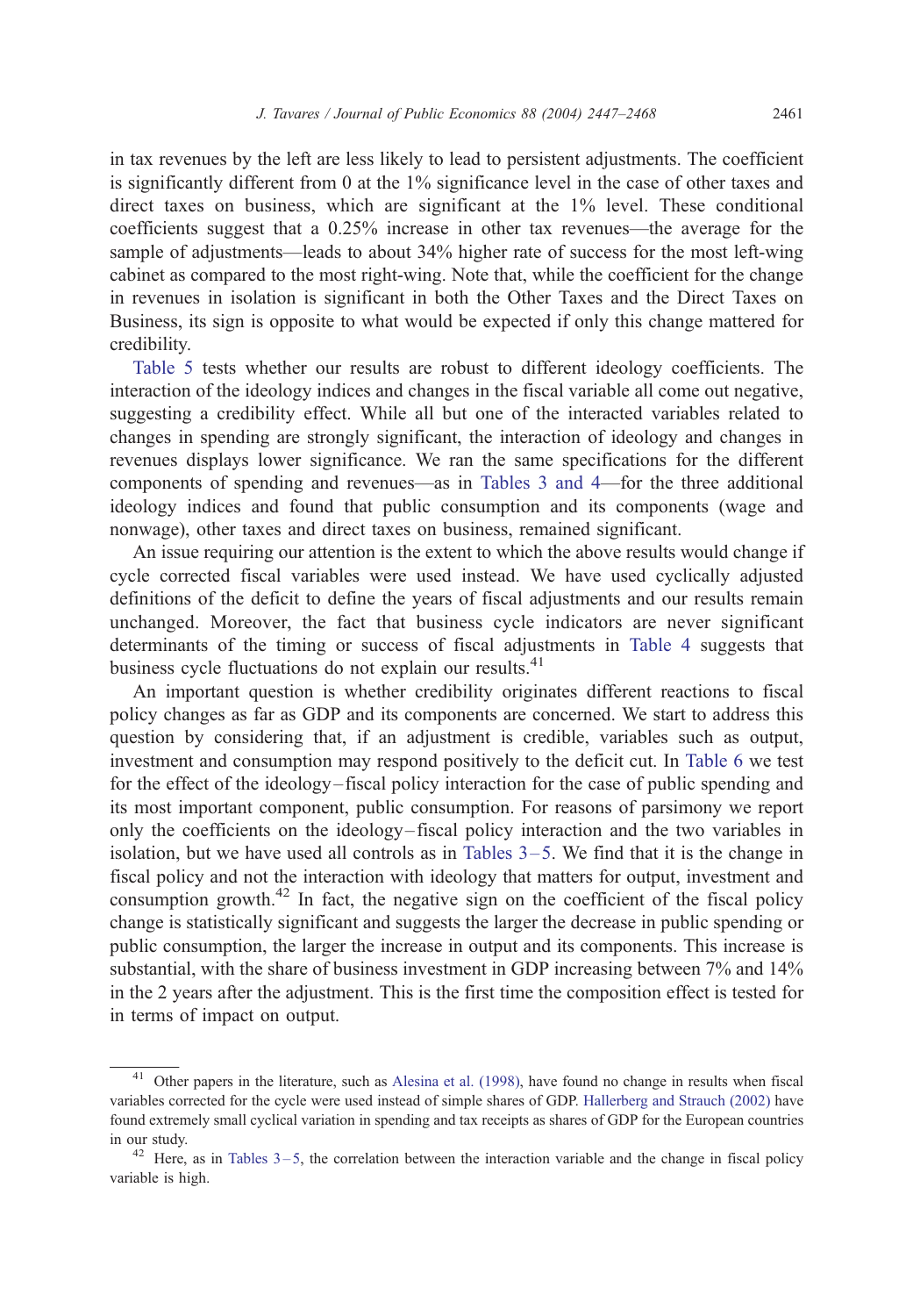J. Tavares / Journal of Public Economics 88 (2004)  $2447-2468$ 

<span id="page-15-0"></span>Table 5Ideology, Change in Spending and Change in Revenues. Probit estimates—sample of adjustments. Dependent variable: likelihood of success

| Ideology indicator       | Ideology<br>Tavares | Ideology<br>Laver-Hunt | Ideology<br>Warwick | Ideology<br>Castles-Mair | Ideology<br>Tavares | Ideology<br>Laver-Hunt | Ideology<br>Warwick | Ideology<br>Castles-Mair |
|--------------------------|---------------------|------------------------|---------------------|--------------------------|---------------------|------------------------|---------------------|--------------------------|
|                          | Change in Spending  |                        |                     |                          | Change in Revenues  |                        |                     |                          |
|                          | (1)                 | (2)                    | (3)                 | (4)                      | (5)                 | (6)                    | (7)                 | (8)                      |
| Ideology $\times$ Change | $-7.92**$           | $-27.59**$             | $-50.40**$          | $-6.99$                  | $-4.09**$           | $-17.12*$              | $-0.64*$            | $-16.79*$                |
| in Fiscal Variable       | $(-2.10)$           | $(-2.03)$              | $(-3.40)$           | $(-0.50)$                | $(-0.96)$           | $(-1.63)$              | $(-1.58)$           | $(-1.73)$                |
| Ideology                 | $-0.15**$           | $-0.47*$               | $-0.69**$           | 0.05                     | $-0.03$             | 0.12                   | 0.00                | 0.24                     |
|                          | $(-2.30)$           | $(-1.48)$              | $(-4.02)$           | (0.19)                   | $(-0.56)$           | (0.76)                 | (1.51)              | (1.60)                   |
| Change in Fiscal         | 9.74                | 49.96*                 | 186.82**            | $-13.03$                 | 6.90                | 29.32                  | $2.48*$             | 31.63                    |
| Variable                 | (0.92)              | (1.56)                 | (3.26)              | $(-0.29)$                | (0.50)              | (1.05)                 | (1.58)              | (1.02)                   |
| Lag Debt                 | 0.30                | $0.75*$                | $2.38**$            | 0.69                     | 0.37                | $0.79*$                | $0.03*$             | $0.85*$                  |
|                          | (0.84)              | (1.72)                 | (3.36)              | (1.19)                   | (1.09)              | (1.82)                 | (1.67)              | (1.67)                   |
| Lag Change Debt          | $1.37**$            | $3.21**$               | $6.20**$            | $3.36**$                 | $1.20*$             | $3.01**$               | $0.06*$             | $3.13**$                 |
|                          | (2.13)              | (3.17)                 | (4.07)              | (2.91)                   | (1.64)              | (3.25)                 | (1.64)              | (3.04)                   |
| Majority                 | $-0.40**$           | $-0.35*$               | $-0.27*$            | $-0.25$                  | $-0.38**$           | $-0.38*$               | $-0.01$             | $-0.42**$                |
|                          | $(-2.21)$           | $(-1.82)$              | $(-1.72)$           | $(-1.23)$                | $(-2.36)$           | $(-1.81)$              | $(-1.37)$           | $(-1.95)$                |
| Coalition                | $-0.35**$           | $-0.64**$              | $-0.99**$           | $-0.58**$                | $-0.33**$           | $-0.57**$              | $-1.00*$            | $-0.58**$                |
|                          | $(-2.46)$           | $(-2.24)$              | $(-4.63)$           | $(-2.74)$                | $(-2.34)$           | $(-2.22)$              | $(-1.69)$           | $(-2.44)$                |
| Growth GDP               | $-1.82$             | 1.22                   | $-0.21$             | $-6.75$                  | $-2.13$             | 0.65                   | $-0.02$             | $-1.44$                  |
|                          | $(-0.61)$           | (0.30)                 | $(-0.04)$           | $(-0.69)$                | $(-0.78)$           | (0.16)                 | $(-0.54)$           | $(-0.22)$                |
| Growth UNR               | $-0.01**$           | $-0.03**$              | $-0.08**$           | $-0.03**$                | $-0.01**$           | $-0.03**$              | $0.001*$            | $-0.03**$                |
|                          | $(-2.37)$           | $(-2.56)$              | $(-3.45)$           | $(-2.11)$                | $(-2.38)$           | $(-2.51)$              | $(-1.68)$           | $(-1.95)$                |
| Number of observations   | 76                  | 60                     | 50                  | 55                       | 76                  | 60                     | 50                  | 55                       |
| Log L                    | $-32.62$            | $-18.05$               | $-9.78$             | $-14.09$                 | $-33.72$            | $-19.17$               | $-7.88$             | $-15.59$                 |
| Pseudo R2                | 0.37                | 0.56                   | 0.72                | 0.63                     | 0.35                | 0.54                   | 0.77                | 0.59                     |
| Observed $P$             | 0.43                | 0.47                   | 0.46                | 0.47                     | 0.43                | 0.47                   | 0.46                | 0.47                     |
| Predicted P              | 0.33                | 0.36                   | 0.14                | 0.35                     | 0.36                | 0.37                   | 0.00                | 0.32                     |

The independent variable Ideology\*Fiscal Change is the product of the ideology dummy Ideology Tavares and the yearly change in the variable at the top of each column. For each independent variable we report (dF/dx), i.e., the marginal change in the likelihood of success, ideology, spending and revenues for the average values of the independent variables. In parentheses we report the <sup>t</sup>-statistic based on robust, heteroskedastic-consistent standard errors. See Appendix A for <sup>a</sup> complete description of the variables.

\* Significant at the 10% level.

\*\* Significant at the 5% level.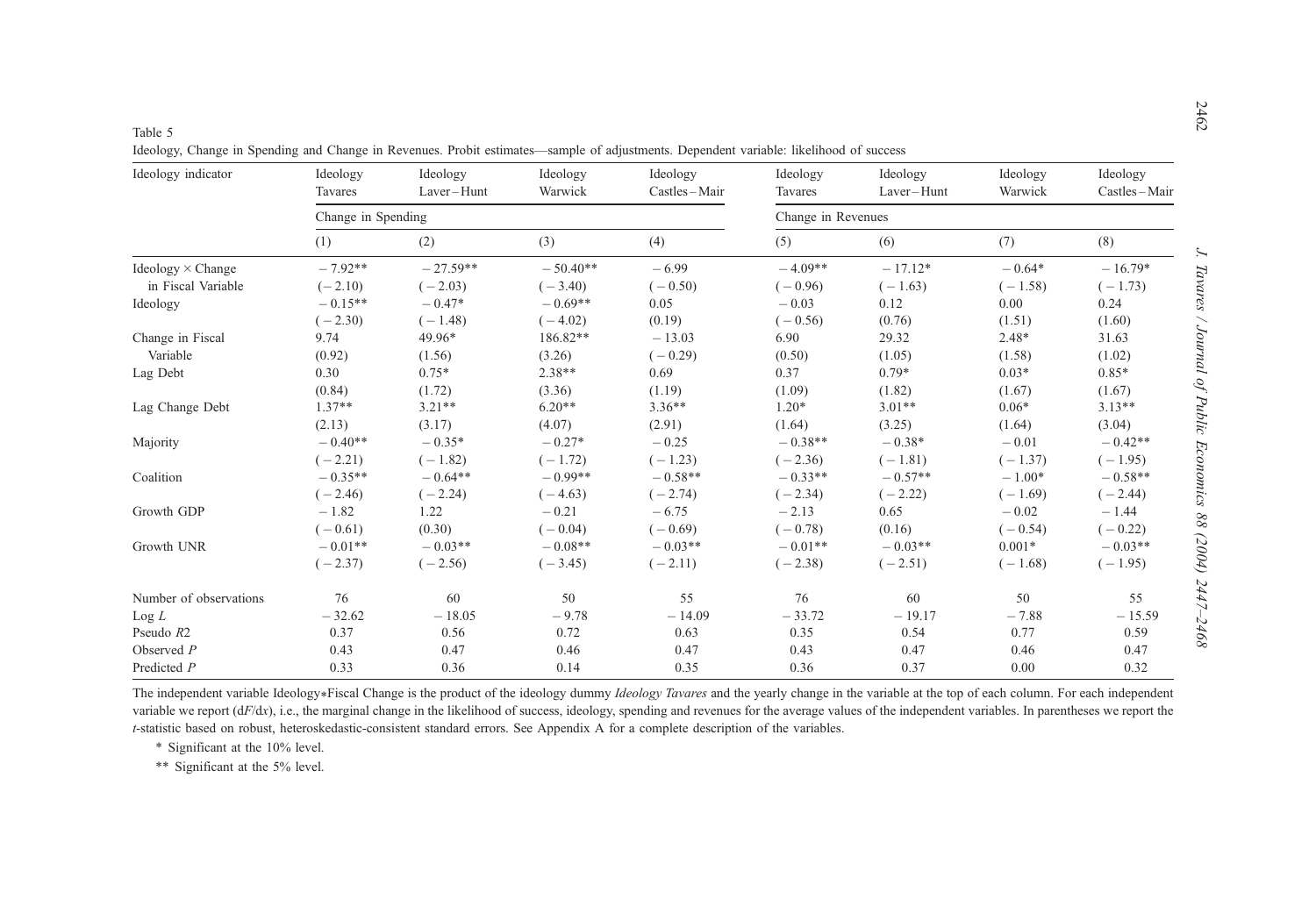#### <span id="page-16-0"></span>Table 6

Effect of Changes in Spending and Public Consumption on GDP growth and components. Ordinary least squares—sample of adjustments. Dependent variable: Growth in GDP, Private Investment and Components, Private Consumption

|                             | Dependent variable       |             |                    |              |                            |              |                    |            |                     |             |
|-----------------------------|--------------------------|-------------|--------------------|--------------|----------------------------|--------------|--------------------|------------|---------------------|-------------|
|                             | <b>GDP</b>               |             | Private Investment |              | <b>Business Investment</b> |              | Housing Investment |            | Private Consumption |             |
|                             | t to $t+2$<br>t to $t+1$ |             | t to $t+1$         | t to $t+2$   | t to $t+1$                 | t to $t+2$   | t to $t+1$         | t to $t+2$ | t to $t+1$          | t to $t+2$  |
|                             | (1)                      | (2)         | (3)                | (4)          | (5)                        | (6)          | (7)                | (8)        | (9)                 | (10)        |
| Ideology $\times$ Change in | 6.98                     | 15.18       | 5.03               | 2.93         | 45.45                      | 59.95        | $-87.79$           | $-163.48*$ | $20.22**$           | $-8.27**$   |
| Public Spending             | (0.97)                   | (1.17)      | (0.19)             | (0.09)       | (1.58)                     | (1.36)       | $(-1.41)$          | $-1.67$    | (3.05)              | (3.69)      |
| Ideology                    | $-0.13$                  | $-0.18$     | $-0.89$            | $-0.44$      | $-0.72$                    | $-0.38$      | $-1.41*$           | $-1.71$    | $-0.03$             | $-0.12$     |
|                             | $(-0.95)$                | (0.26)      | $(-1.58)$          | $(-0.51)$    | $(-1.07)$                  | $(-0.37)$    | $(-1.69)$          | $-1.23$    | $-0.22$             | $(-0.46)$   |
| Change in                   | $-73.06**$               | $-154.27**$ | $-171.13$          | $-368.11*$   | $-358.86**$                | $-781.68**$  | $-49.18$           | 164.11     | $-75.70**$          | $-70.11$    |
| Public Spending             | $(-2.15)$                | $(-2.79)$   | $-1.32$            | $(-1.89)$    | $(-3.35)$                  | $-4.14$      | $(-0.18)$          | (0.40)     | $-2.64$             | $(-1.24)$   |
| Ideology $\times$ Change in | 28.07                    | 54.95       | 54.27              | 86.86        | 11.34                      | 192.37       | $-31.50$           | $-95.79$   | $60.91**$           | $70.26*$    |
| Public Consumption          | (1.39)                   | (1.37)      | (0.77)             | (0.76)       | (1.41)                     | (1.37)       | $(-0.26)$          | $-0.54$    | (3.36)              | (1.89)      |
| Ideology                    | $-0.08$                  | $-0.12$     | $-0.73$            | $-0.12$      | $-0.79$                    | $-0.24$      | $-0.47$            | $-0.07$    | $-0.01$             | 0.09        |
|                             | $(-0.56)$                | $-0.44$     | $(-1.28)$          | $(-0.13)$    | $(-1.17)$                  | $-0.22$      | $(-0.58)$          | $-0.06$    | $(-0.05)$           | (0.34)      |
| Change in                   | $-230.75**$              | $-426.23**$ | $-704.43**$        | $-1445.55**$ | $-669.42**$                | $-1749.63**$ | $-771.44*$         | $-926.64$  | $-252.64**$         | $-433.68**$ |
| Public Consumption          | $(-3.39)$                | $-2.87$     | $-3.09$            | $-3.78$      | $(-2.71)$                  | $-3.73$      | $(-1.92)$          | $-1.61$    | $-4.07$             | $-2.82$     |

In parentheses we report the t-statistic based on robust, heteroskedastic-consistent standard errors. The dependent variables are noted in the header row and include the growth rate of GDP and the change in some of its components, namely, Private Investment, Business Investment, Housing Investment and Private Consumption. For each dependent variable we use the accumulated rates of change, 1 and 2 years after the fiscal adjustment. Values are in percent of GDP for components of GDP and in growth rates for GDP itself. Here we report only the coefficient of the ideology–fiscal policy interaction, the ideology and the change in the fiscal variable, using Ideology Tavares, but specifications include the control variables in Tables 3 and 4 (not [reported](#page-12-0) here for reasons of parsimony).

\* Significant at the 10% level.

\*\* Significant at the 5% level.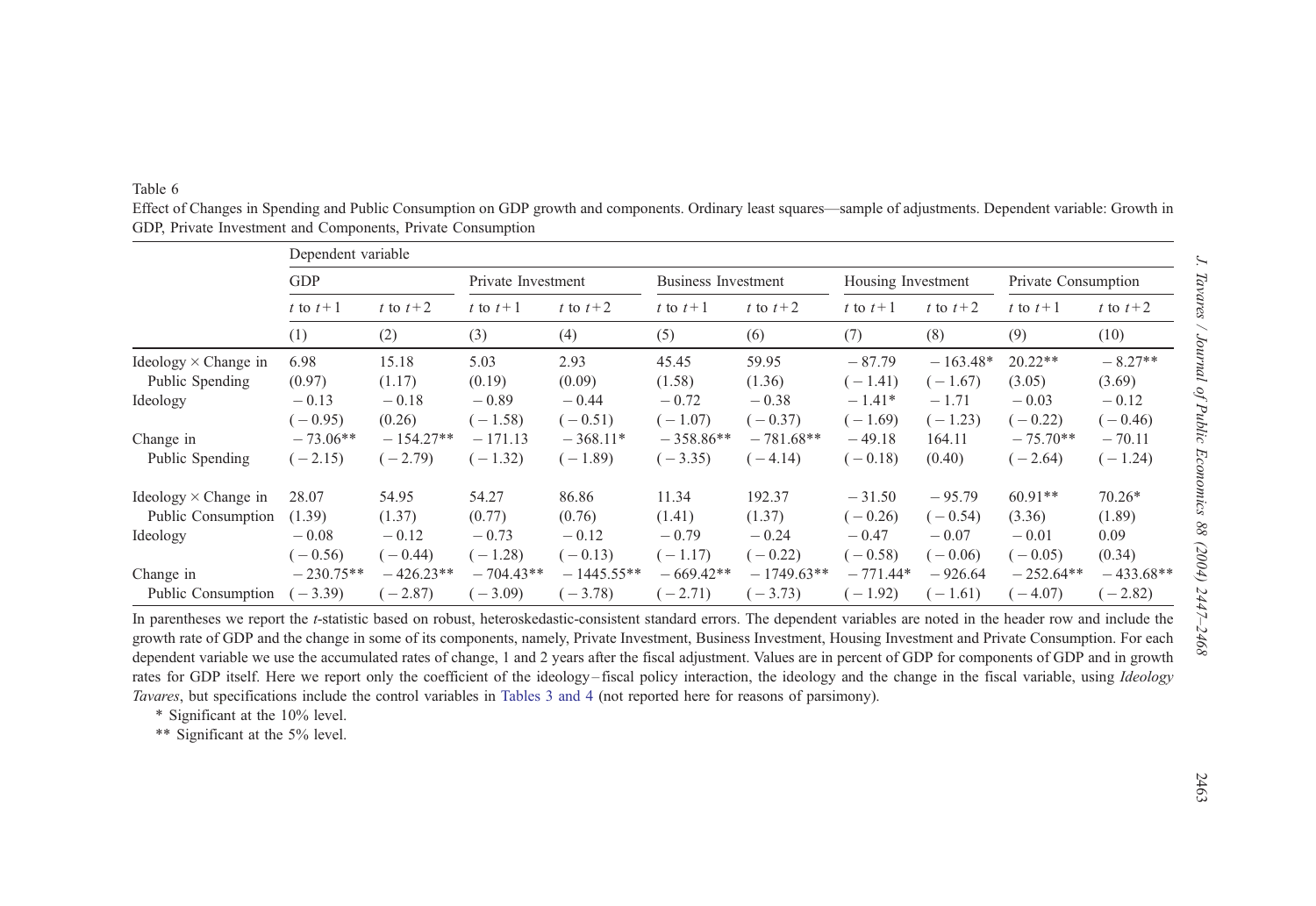# 4. Conclusion

This paper draws on the assumption that left-wing cabinets favor a larger size of government than right-wing cabinets to assess the role of credibility in the persistence of fiscal adjustments. The literature on fiscal adjustments has documented two important facts on the determinants of success: First, fiscal adjustments that rely on spending cuts are more persistent than those relying on tax increases; second, fiscal adjustments initiated by left-wing cabinets are as persistent as those initiated by right-wing cabinets. In this paper we document a third fact: when a left-wing cabinet cuts the deficit it tends to rely on tax increases, whereas the right tends to rely on expenditure cuts. For all three facts to be internally consistent, it must be that left- and right-wing cabinets have different success rates when they cut the deficits in different ways, i.e., despite the fact that the left tends not to cut spending during adjusting, when it does, it gains in credibility.

Using data for a large sample of OECD countries, we show that it is during fiscal adjustments that the difference between the fiscal actions of left- and right-wing cabinets is starker, with the left relying mostly on tax increases and the right on spending cuts. We estimate how the interaction of cabinet ideology and fiscal change affects the likelihood that the adjustment is persistent. We find evidence in support of the hypothesis that the left is more credible than the right when cutting expenditures—total expenditures, public consumption and its components—and the right more credible when it increases taxes namely, other taxes and direct taxes on businesses. We then investigate whether fiscal policy actions by left- and right-wing cabinets have differential impacts on output, private investment and consumption immediately after the adjustment. Our evidence shows that it is the fiscal policy change in itself that matters for the post-adjustment boom in output and its components.

These results are consistent with the literature on composition of adjustment but we go beyond the literature by explicitly testing for credibility effects on the persistence of adjustment and the determinants of the post-adjustment boom. Our paper provides strong evidence that, as far as the persistence of fiscal adjustments is concerned, what is important is not only what you do, it is how you do it and who you are.

# Acknowledgements

The author has benefited from comments by Alberto Alesina, David Baron, Mário Centeno, David Cutler, Jeffry Frieden, Tim Groseclose, Fernanda Llussá, Francisco Rodriguez, Dani Rodrik, George Tsebelis, Romain Wacziarg, two anonymous referees and the editor, as well as participants at seminars at Stanford University, University of California at Los Angeles, Universidade Nova and the VIII World Conference of the Econometric Society, Seattle 2000. Roberto Perotti and George Tsebelis have kindly provided part of the data used in the paper. Financial support from the Banco de Portugal, the Fundação para Ciência e Tecnologia and NOVA FORUM is gratefully acknowledged. Any remaining error is my own.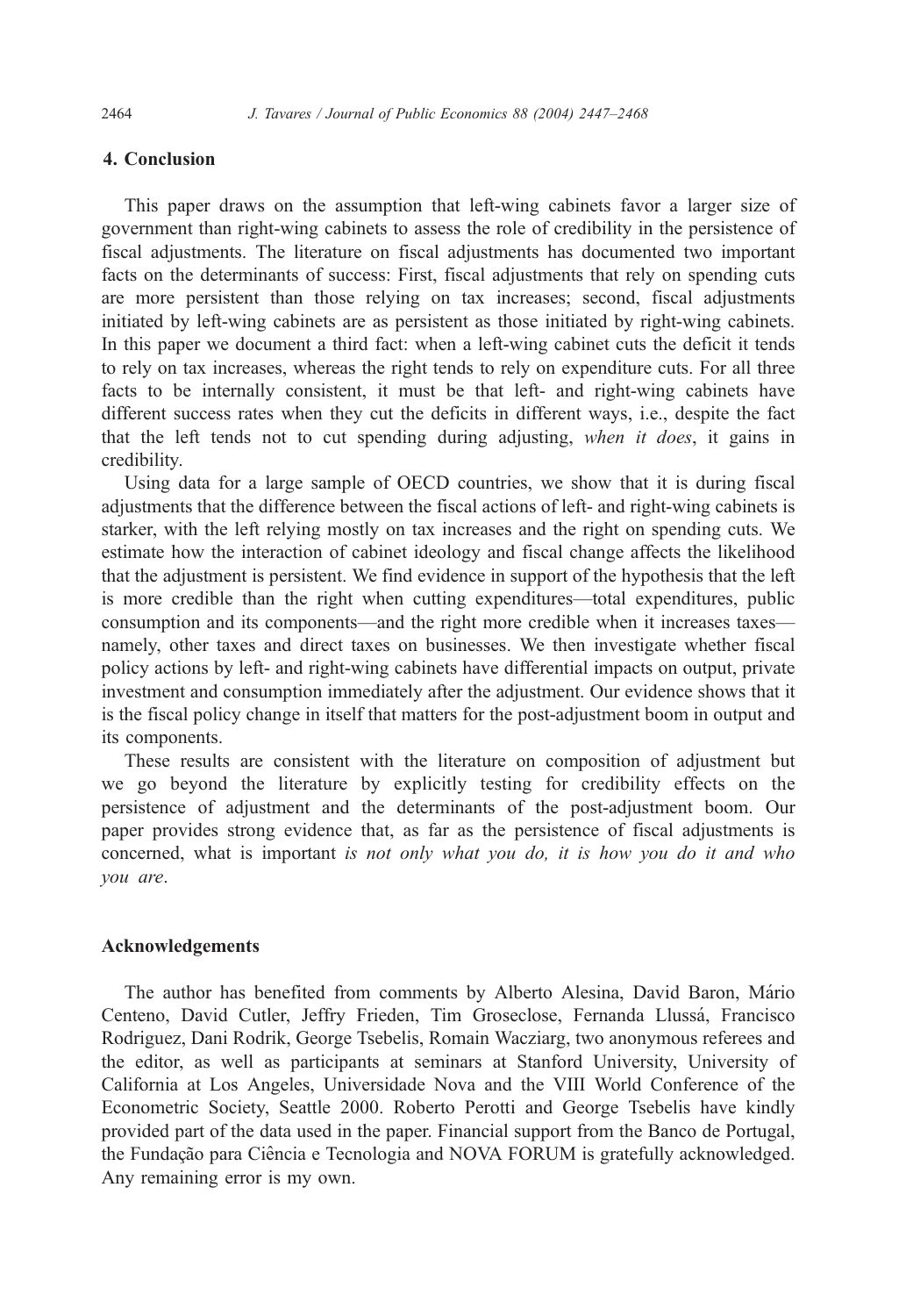# Appendix A. The data

## A.1. Cabinet data

Ideology—The cabinet ideological index developed by [Budge et al. \(1993\)](#page-19-0) and updated by [Woldendorp et al. \(1998\)](#page-21-0) locates the cabinet on a left – right scale, taking the values 1 to 5. It has been extended to include Greece, Portugal and Spain (from the respective democratic transitions) by the author using the [Political Handbook of the World \(1996\).](#page-20-0) This index is denoted *Ideology Tavares*. The paper uses three alternative indices of cabinet ideology in addition to the previous one, based respectively on [Castles and Mair \(1984\),](#page-19-0) [Laver and Hunt \(1992\)](#page-20-0) and [Warwick \(1994\)](#page-21-0) and named Ideology Castles –Mair, Ideology Laver-Hunt and Ideology Warwick. These last three indices were normalized so that they varied from a minimum value of 1 and a maximum of 5, with the latter denoting most left wing.

Coalition—A dummy variable taking the value 1 if a coalition cabinet—which includes ministers from two or more parties—is in power (from [Woldendorp et al.](#page-21-0) (1998)).

Majority—A dummy variable that takes the value 1 if the cabinet has majority support in parliament (from [Woldendorp et al. \(1998\)\)](#page-21-0).

# A.2. Macroeconomic data

Change in deficit—The yearly change in the primary deficit as a share of gross domestic product (GDP). All other fiscal variables are defined in a similar way: Change in Spending and Change in Revenues are, respectively, the changes in primary public expenditures and in public revenues as a share of GDP. We also use the disaggregated fiscal policy variables Change in Public Consumption, Change in Public Investment, Change in Transfers and Change in Subsidies. Change in Public Wage Expenditure and Change in Nonwage Public Expenditure sum up to Change in Public Consumption. Change in Direct Taxes, Change in Indirect Taxes, Change in Other Taxes are used, in addition to Change in Direct Taxes on Households and Change in Direct Taxes on Businesses sum up to the total change in direct taxes. We also use the Change in Social Security Payments and Change in Social Security Revenues as independent variables.

Lagged debt—Level of public debt as a share of GDP at the beginning of the fiscal year, in percent. The Lagged Change in Debt is the change in the level of public debt as a share of GDP in the last 3 years before the first adjustment year.

Growth GDP—Rate of growth in real GDP between the current year and the year before, in percent.

Growth UNR—Difference between the unemployment rate in the current year and the year before, divided by the unemployment rate the year before, in percent.

Growth Private Investment—The growth rate of private investment as a share of GDP, in percent. We define similarly growth in household investment, growth in business investment and growth in private consumption.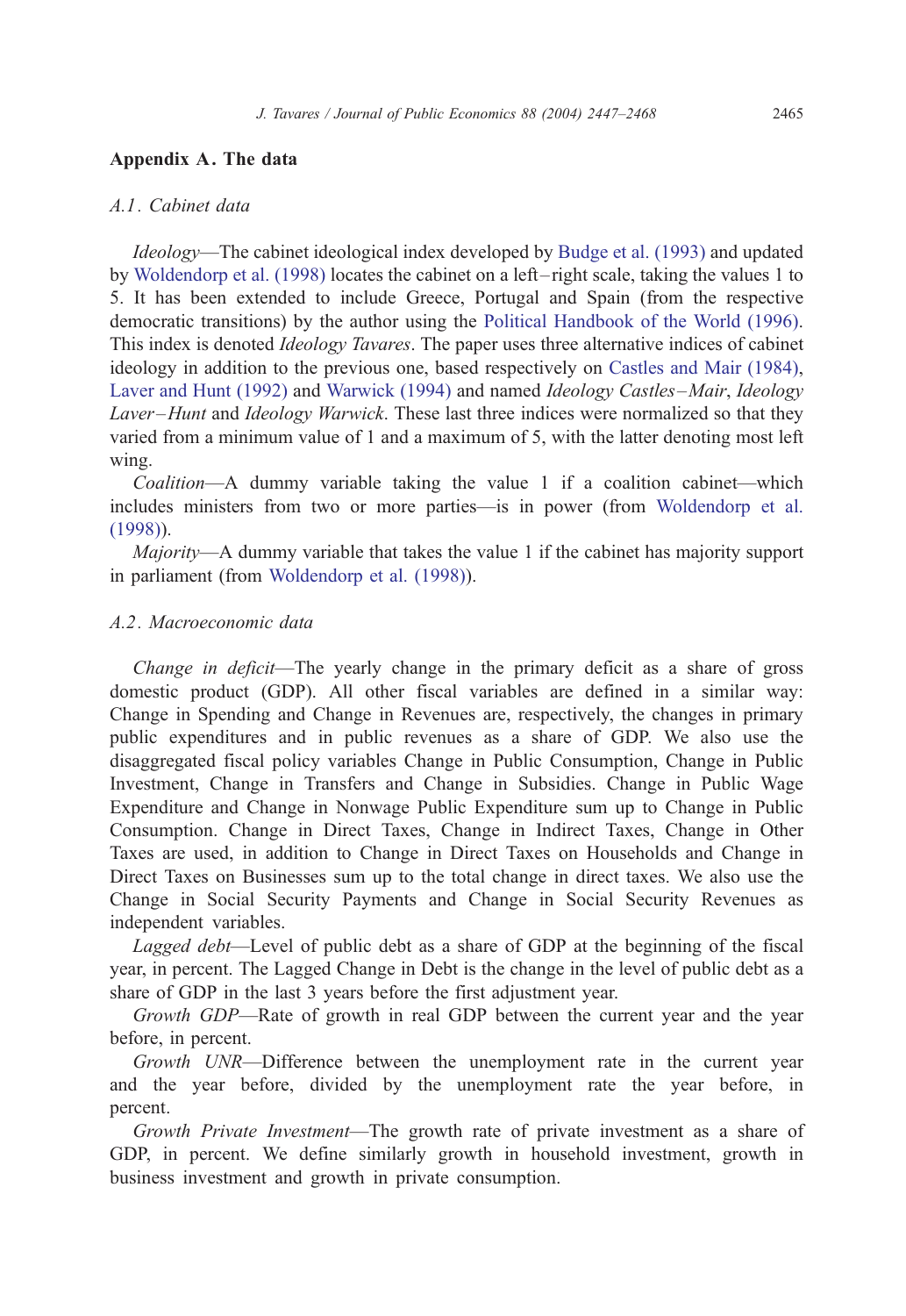| The timing of fiscal adjustments and success |                            |        |        |        |  |  |  |
|----------------------------------------------|----------------------------|--------|--------|--------|--|--|--|
|                                              | Year of tenure for cabinet |        |        |        |  |  |  |
|                                              | Year 1                     | Year 2 | Year 3 | Year 4 |  |  |  |
| All observations                             | 0.36                       | 0.22   | 0.19   | 0.13   |  |  |  |
| Fiscal adjustments                           | 0.31                       | 0.21   | 0.22   | 0.11   |  |  |  |
| Fiscal adjustments<br>and success            | 0.31                       | 0.20   | 0.20   | 0.07   |  |  |  |

# <span id="page-19-0"></span>Appendix B. Ideology, the timing and success of fiscal adjustments

Note: A fiscal adjustment is a change in the primary deficit by at least  $-1.5\%$  of GDP in a single year. Success is defined as a decrease in the fiscal deficit in the 3 years following the adjustment.

| Changes in ideology, fiscal adjustments and success |                                |             |              |  |  |  |
|-----------------------------------------------------|--------------------------------|-------------|--------------|--|--|--|
|                                                     | Change in ideology year before |             |              |  |  |  |
|                                                     | No change                      | To the left | To the right |  |  |  |
| All observations                                    | 731                            | 65          | 50           |  |  |  |
| Fiscal adjustments                                  | 82                             |             |              |  |  |  |
| Fiscal adjustments<br>and success                   | 41                             |             | <sub>(</sub> |  |  |  |

Note: A fiscal adjustment is a change in the primary deficit by at least  $-1.5\%$  of GDP in a single year. Success is defined as a decrease in the fiscal deficit in the 3 years following the adjustment. The ideology index used is Ideology Tavares.

# References

- Alesina, A., Drazen, A., 1991. Why are stabilizations delayed? American Economic Review 81 (5), 1170 1188.
- Alesina, A., Perotti, R., 1997. Fiscal adjustments in OECD countries: composition and macroeconomic effects. International Monetary Fund Staff Papers 44 (2), 210-248.
- Alesina, A., Roubini, N., Cohen, G. Political Cycles and the Macroeconomy. MIT Press, Cambridge.
- Alesina, A., Perotti, R., Tavares, J., 1998. The political economy of fiscal adjustments. Brookings Papers on Economic Activity  $0$  (1),  $197 - 248$ .
- Barro, R., 1989. The neoclassical approach to fiscal policy. In: Barro, R. (Ed.), Modern Business Cycle Theory. Harvard Univ. Press, Cambridge, MA, pp. 178-235.
- Bertola, G., Drazen, A., 1993. Trigger points and budget cuts: explaining the effects of fiscal austerity. American Economic Review 83 (5), 1184 – 1198.
- Blais, A., Blake, D., Dion, S., 1993. Do parties make a difference? Parties and the size of government in liberal democracies. American Journal of Political Science 37, 40–62.

Blanchard, O., 1990. Comments on Giavazzi and Pagano. In: Blanchard, O., Fischer, S. (Eds.), NBER Macroeconomics Annual 1990. MIT Press, Cambridge, MA, pp. 112-117.

Blinder, A., Holtz-Eakin, D., 1984. Public opinion and the balanced budget. American Economic Review 74 (2),  $144 - 149.$ 

Budge, I., Kemam, H., Woldendrop, J., 1993. Political data 1945 – 90. European Journal of Political Research, Special Issue 24,  $1 - 120$ .

- Castles, F., Mair, P., 1984. Left right political scales: some expert judgements. European Journal of Political Research 12, 73 – 88.
- Cukierman, A., Tommasi, M., 1998. When does it take a Nixon to go to China. American Economic Review 88  $(1), 180 - 197.$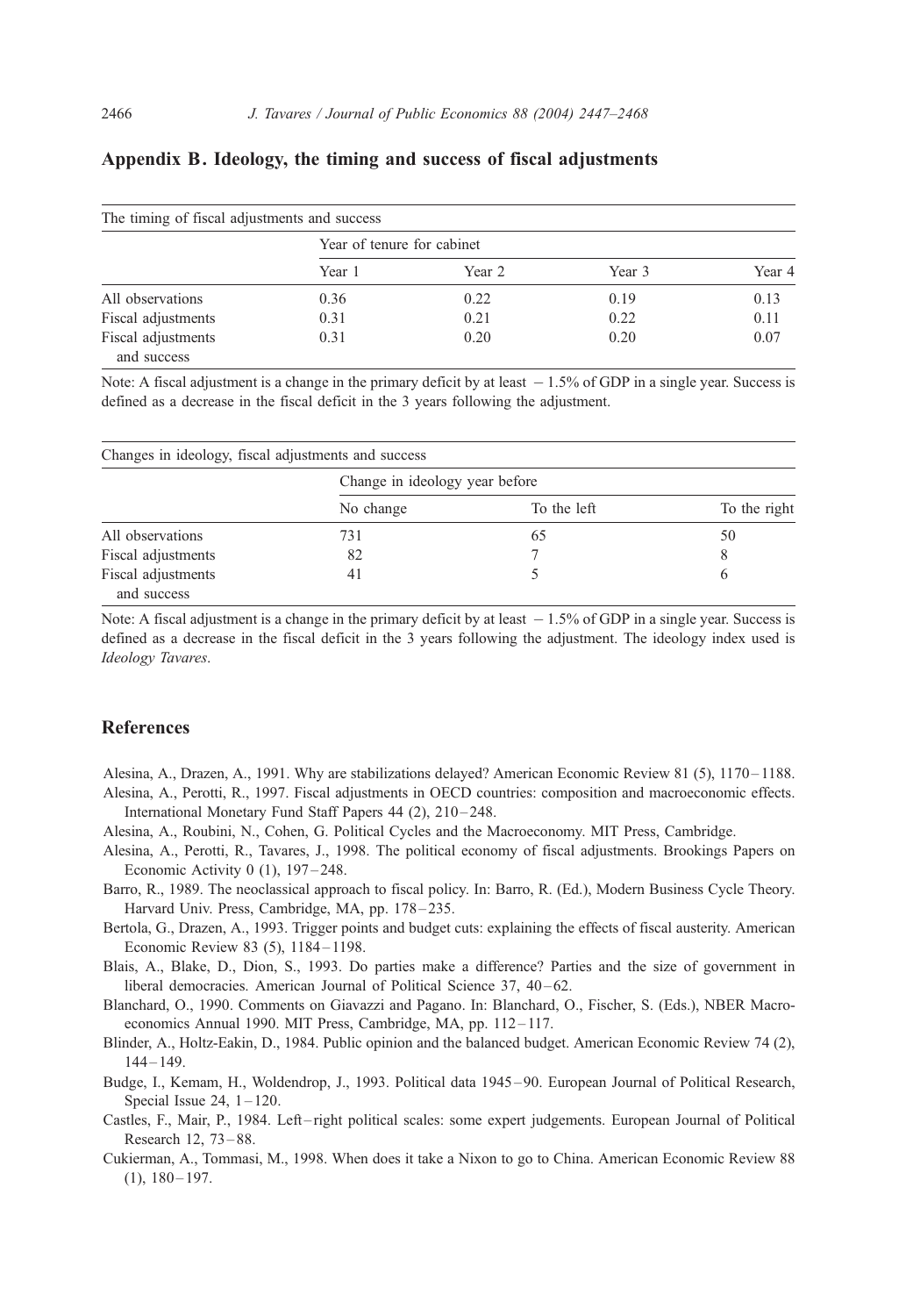- <span id="page-20-0"></span>De Haan, J., 1997. Political and economic determinants of budget deficits and of government spending: a reinvestigation. European Journal of Political Economy 13 (4), 739 – 750.
- Drazen, A., Masson, P., 1994. Credibility of policy versus credibility of policymakers. Quarterly Journal of Economics, 735 – 754.
- Edin, P., Ohlsson, E., 1991. Political Determinants of Budget Deficits: Coalition Effects versus Minority Effects. European Economic Review 35, 1597 – 1603.
- Fuller, D., Alston, R., Vaughan, M., 1995. The split between political parties on economic issues: a survey of republicans, democrats, and economists. Eastern Economic Journal 21, 227 – 238.
- Gallup Organization, 1990. The Gallup Poll Monthly. May.
- Giavazzi, F., Pagano, M., 1990. Can severe fiscal adjustment be expansionary? Tales of two small European countries. In: Blanchard, O., Fischer, S. (Eds.), NBER Macroeconomics Annual 1990. MIT Press, Cambridge, MA, pp. 75 – 111.
- Giavazzi, F., Pagano, M., 1996. Non-Keynesian effects of fiscal policy changes: international evidence and the Swedish experience. Swedish Economic Policy Review 3 (1), 67–103.
- Golden, D., Poterba, J., 1980. The price of popularity: the political business cycle reexamined. American Journal of Political Science 24, 696-714.
- Grilli, V., Masciandaro, D., Tabellini, G., 1991. Political and monetary institutions and public financial policies in the industrial countries. Economic Policy: A European Forum 6 (2), 341 – 392.
- Hahm, S., Kamlet, M., Mowery, D., 1995. Influences on deficit spending in industrialized countries. Journal of Public Policy 15, 183 – 197.
- Hallerberg, M., Strauch, R., 2002. On the cyclicality of fiscal policy in Europe. Empirica 29 (3), 183 207.
- Hallerberg, M., Von Hagen, R., 1999. Electoral institutions, cabinet negotiations, and budget deficits in the European Union. In: Poterba, J., von Hagen, J. (Eds.), Fiscal Institutions and Fiscal Performance. NBER Conference Report Series University of Chicago Press, Chicago, pp. 209–232.
- Hansen, J.M., 1998. Individuals, institutions, and public preferences over public finance. American Political Science Review 92 (3), 513-531.
- Hansen, J.M., 1999. Thinking the Budget: Public Opinion and Tradeoffs Over Spending, Taxes and Deficits. Mimeo. Department of Political Science, University of Chicago.

Hibbs, D., 1977. Political parties and macroeconomic policy. American Political Science Review 23, 1467 – 1488.

- Kay, A., Henderson, H., Steeper, F., Greenberg, S., Blunt, C., 1995. Who will reconnect with the people: republicans, democrats, or ... none of the above? Americans Talk Issues August, Survey #28.
- Keech, W., 1995. Economic Politics: The Costs of Democracy. Cambridge Univ. Press, New York.
- Lambertini, L., Tavares, J., 2000. Exchange Rates and Fiscal Adjustments: Evidence From the OECD and Implications for the EMU. Mimeo, University of California Los Angeles.
- Lane, P., Perotti, R., 2001. The Importance of Composition of Fiscal Policy: Evidence from Different Exchange Rate Regimes. Mimeo, European University Institute.
- Laver, M., Hunt, W.B., 1992. Policy and Party Competition. Routledge, Chapman and Hall, New York.
- Lewis-Beck, M., 1988. Economics and Elections: The Major Western Democracies. University of Michigan Press, Ann Arbor.
- Mulas-Granados, C., 2003. The Political and Economic Determinants of Budgetary Consolidation in Europe. European Political Economy Review 1 (1), 015–039.
- Organization of Economic Cooperation and Development, 1997. Economic Outlook. OECD, Paris.
- Pencavel, J., 1986. Labor Supply of Men: A Survey. In: Ashenfelter, O., Layard, R., (eds), Handbook of labor economics. Volumes 1. Handbooks in Economics series, no. 5, Amsterdam; Oxford and Tokyo: North-Holland; distributed in North America by Elsevier Science, New York, 1986, pages 3 – 102.
- Perotti, R., 1999. Fiscal policy in good times and bad. Quarterly Journal of Economics 114 (4), 1399–1436.
- Political Handbook of the World, 1996. McGraw-Hill, New York.
- Rodrik, D., 1993. The positive economics of policy reform. American Economic Review 83, 356 361.
- Roubini, N., Sachs, J., 1989. Political and economic determinants of budget deficits in the industrial democracies. European Economic Review 33 (5), 903 – 933.
- Samuelson, R., 1996. The debate we need. Newsweek 7 October.
- Spolaore, E., 1993. Policy Making Systems and Economic Efficiency, Coalition Governments vs Majority Government. Harvard University. Unpublished paper.